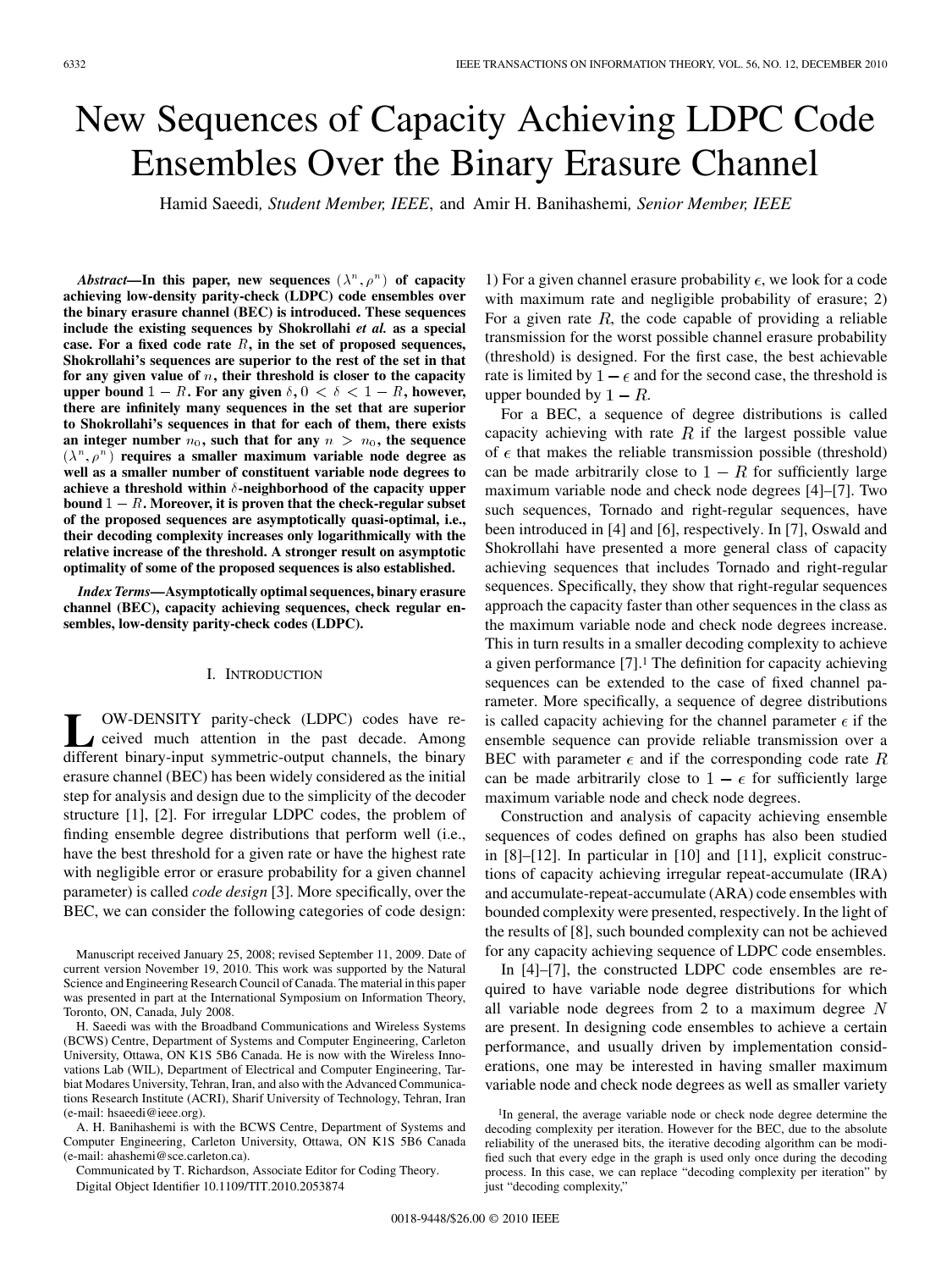of constituent variable node and check node degrees. In this paper, we propose sequences of capacity achieving ensembles for which the number of constituent variable node degrees can be reduced to a value  $P = [f(N)] < N$ , where [.] denotes the closest integer value (in case of a tie, the larger integer would be selected). There is a great deal of freedom in choosing  $P$ as the only condition on  $f(N)$  is to be a strictly increasing function of N (The special case where  $P = f(N) = N - 1$ corresponds to the sequences of [4]–[7].) We show that, similar to the sequences of [4]–[7], all the proposed sequences are also capacity achieving. Moreover, we demonstrate that for  $P \leq N - 1$ , the proposed sequences are superior to those of [4]–[7] in the sense that for sufficiently large maximum check node and variable node degrees, they can achieve a target performance within a given neighborhood of the capacity upper bound with a smaller maximum variable node degree and a smaller number of constituent variable node degrees.

As an example, consider rate one-half ensembles with the check node degree of 12. For  $R = 1/2$ , the best achievable threshold is upper bounded by  $1 - R = 1/2$ . Using the ensemble construction of [7] with the maximum variable node degree 1059 and a variable node degree distribution which includes all the degrees from 2 to 1059 (1058 different degrees), we can achieve a threshold which is %99.95 of  $1 - R$ . Practically the same threshold can be achieved based on our proposed sequences with  $f(N) = [N/4]+2$ . In this case, the maximum variable node degree is reduced from 1059 to 493 and we only require 267 different variable node degrees instead of 1058 needed for the construction of [7].

To quantify the convergence speed of the proposed sequences as the maximum variable node and check node degrees increase, we prove that with a proper choice of  $f(N)$ , our proposed sequences can be *asymptotically quasi-optimal* [7], i.e., their decoding complexity increases only logarithmically with the relative increase of the performance with respect to the capacity upper bound. We note that a stronger result for check-regular sequences with  $P = N - 1$  has been established in [7]. In particular, it is proved in [7] that these sequences are *asymptotically optimal*, i.e., their decoding complexity increases not only logarithmically with the relative increase of the performance but also the coefficient of this increase,  $\mu$ , is equal to one. For the other capacity achieving sequences discussed in [7], including Tornado sequences, we have  $\mu > 1$ . We show that if  $f(N)$  is a linear function of  $N$ , our proposed check-regular sequences are asymptotically optimal.

Due to the fast convergence speed of check-regular sequences and their simpler structure of having only one constituent check node degree, our focus in this paper will be mainly on checkregular ensembles. The same design principles however can be applied to other capacity achieving sequences including those in [7]. As an example, we also devise new sequences with a smaller maximum variable node degree and smaller number of constituent variable node degrees based on Tornado sequences. Moreover, some of our results and proofs are applicable to a general check node degree distribution.

It is worthwhile to mention that the extrinsic information transfer (EXIT) charts of variable nodes and check nodes of an LDPC code ensemble have been introduced in [13] as an important analysis and design tool. In particular, it is shown that to minimize the gap to capacity, the area between the variable node EXIT curve and the inverse of the check node EXIT curve has to be minimized while avoiding any intersection between the curves (except in the ending points). Using this idea of curve fitting, Paolini *et al.* [14] have proposed a design method based on matching several orders of the derivative of the variable node and the inverse of the check node curves. We note that this result is in-line with the *flatness condition* of [5] for capacity achieving sequences. Also noteworthy is that LDPC code ensembles can be designed by solving constrained optimization problems [15]. The nature of such formulations, however, does not allow for a systematic design of capacity achieving sequences of ensembles.

This paper complements earlier results presented in [16] and [17]. The basic construction of ensemble sequences was presented in [16] and [17] along with simulation results mainly comparing the performance and the decoding complexity of the proposed sequences with those of the ensembles designed by optimization methods for relatively small check and variable node degrees. In this paper, our focus is on asymptotic performance and convergence speed of the sequences. In particular, we prove that the proposed sequences are capacity achieving and that they are asymptotically (quasi-)optimal. Lemma 1 in Appendix B and Theorems 1 and 2 in Section III deal with the basic construction of the proposed sequences. Their proofs can be found in [16] and are not repeated here.

The paper is organized as follows. In the next section, we define some notations that will be used throughout the paper. In Section III, we introduce our proposed ensembles and in Section IV, we prove that they are capacity achieving. Section V is devoted to proving that the proposed sequences are asymptotically quasi-optimal or optimal depending on the choice of  $f(N)$ . In Section VI, we provide some examples of our sequences and compare their performance with those of [6], [7]. Section VII concludes the paper. Appendix A describes some properties of fractional binomial coefficients useful to the derivations of the paper. Some lemmas, propositions, theorems and their proofs are given in Appendix B.

## II. DEFINITIONS

We represent a  $(\lambda, \rho)$  LDPC code ensemble with its variable node and check node degree distributions as

$$
\rho(x) = \sum_{i=2}^{D_c} \rho_i x^{i-1}
$$
  
and  

$$
\lambda(x) = \sum_{i=2}^{D_v} \lambda_i x^{i-1}
$$

with constraints

$$
\sum_{i=2}^{D_c} \rho_i = 1\tag{1}
$$

$$
\sum_{i=2}^{D_v} \lambda_i = 1
$$
 (2)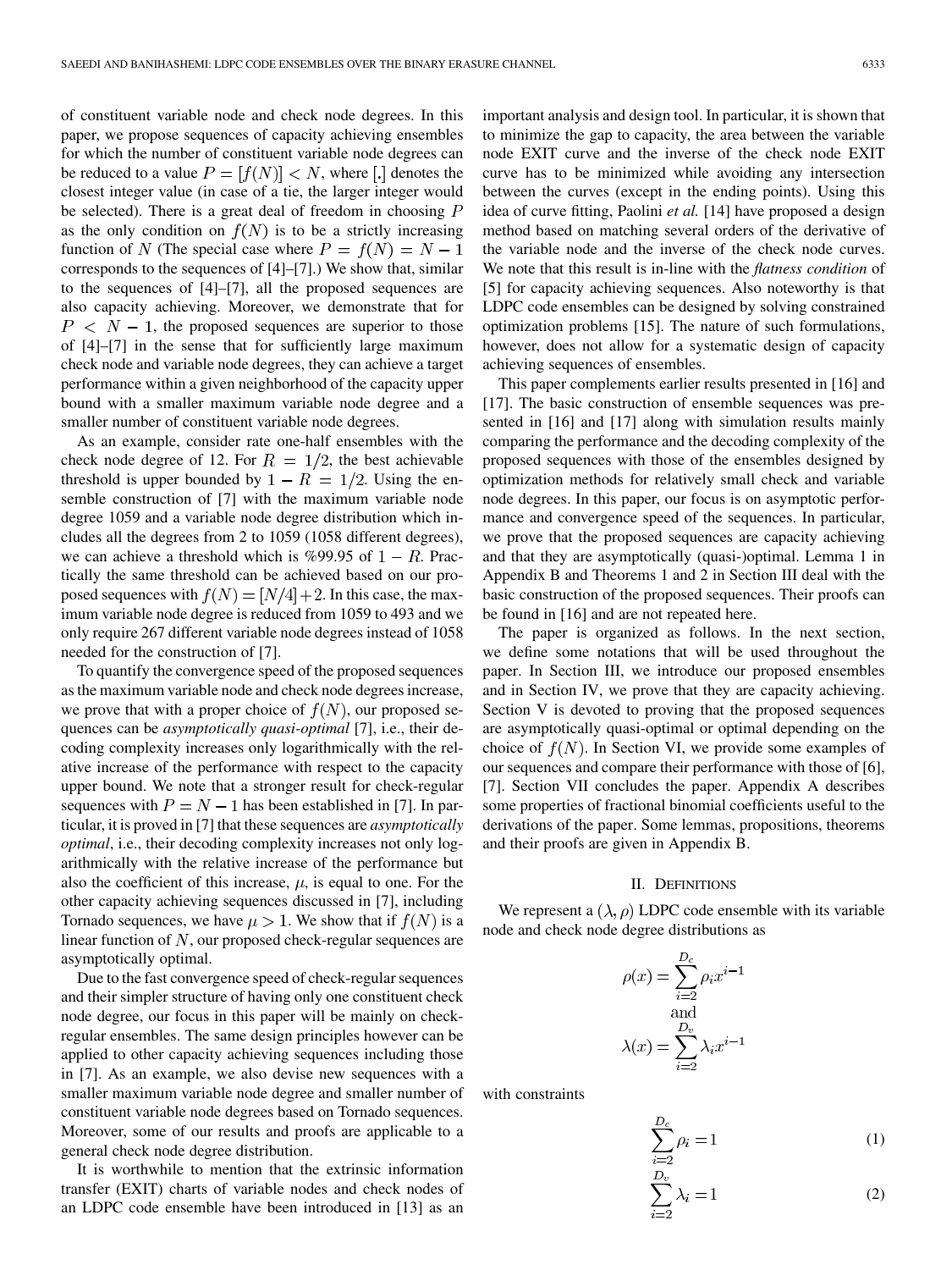where the coefficient of  $x^i$  represents the fraction of edges connected to the nodes of degree  $i + 1$ , and  $D_v$  and  $D_c$  represent the maximum variable node degree and the maximum check node degree, respectively. It should be noted that throughout the paper, we sometimes use  $N$  to represent the maximum variable node degree. The difference between the two representations is clear from the context. Average check node and variable node degrees are given by:  $\overline{d}_c = 1/(\sum_{i=2}^{D_c} \rho_i/i)$  and  $\overline{d}_v =$  $1/(\sum_{i=2}^{D_v} \lambda_i/i)$ , respectively.

The code rate  $R$  satisfies

$$
R = 1 - \overline{d}_v / \overline{d}_c. \tag{3}
$$

Consider a BEC with erasure probability  $\epsilon$ . The capacity of this channel is  $C = 1 - \epsilon$ . For a given code ensemble over a BEC with a given channel parameter  $\epsilon$ , the sufficient and necessary condition for the zero probability of message erasure after infinite number of iterations is

$$
\epsilon \lambda(x) - 1 + \rho^{-1}(1 - x) < 0, \ 0 \le x < 1. \tag{4}
$$

We call any code ensemble that satisfies (4) *convergent* for the given  $\epsilon$ . For a code ensemble, the *threshold* is defined as the supremum of all  $\epsilon$  values that satisfy (4).

## III. PROPOSED ENSEMBLE SEQUENCES

Consider a check node degree distribution  $\rho(x)$ . It can be shown that the Taylor series of  $\rho^{-1}(1-x)$  around  $x=0$  is convergent. Let

$$
\rho^{-1}(1-x) = 1 - \sum_{i=2}^{\infty} T_i x^{i-1}
$$
 (5)

where the coefficients  $T_i$  are positive.<sup>2</sup> We note that for checkregular ensembles with the check node degree  $D_c$ , there exists a closed form expression for  $T_i$ 

$$
T_i = \binom{\alpha}{i-1} (-1)^i, \, \alpha = 1/(D_c - 1) \tag{6}
$$

where the fractional binomial expansion  $\binom{\alpha}{i}$  is defined as [6]

$$
\binom{\alpha}{i} = \frac{\alpha(\alpha - 1)\dots(\alpha - i + 1)}{i!} = \frac{\alpha}{i} \left(1 - \frac{\alpha}{i - 1}\right) \dots
$$

$$
\dots \left(1 - \frac{\alpha}{2}\right) (1 - \alpha) (-1)^{(i+1)}. \quad (7)
$$

Some properties of this expansion are discussed in Appendix A.

In the following, we present our ensemble constructions for the two categories of code design based on a given  $\rho(x)$ . In Section IV, we prove that the corresponding check-regular ensembles are capacity achieving. The main idea in the construction of the ensembles is to maximize the fraction of the edges connected to lower degree nodes in a greedy fashion [16], [17]. The number of constituent variable node degrees is controlled by the function  $f(N)$ , where N is the maximum variable node degree. The degrees are selected successively from 2 to  $f(N)$ , in addition to the maximum node degree  $N$ . There are no variable nodes with degrees in the range  $[f(N)+1, N-1]$  or larger than . Starting from degree 2 nodes, edge fractions are assigned to variable nodes of successively larger degrees to achieve a sequences of upper bounds devised based on the convergence condition (4) in the vicinity of  $x = 0$  [16], [17].

# *A. Ensemble Construction for a Given Channel Erasure Probability*

Consider a check node degree distribution  $\rho(x)$ , a given channel erasure probability  $\epsilon$ , and a maximum variable node degree  $N$ . Also consider the following variable node degree distribution associated with  $\rho(x)$ :

$$
\lambda_i = T_i/\epsilon, \ 2 \le i \le f(N),
$$
  
\n
$$
\lambda_i = 0, \ f(N) + 1 \le i \le N - 1
$$
  
\n
$$
f(N) + 1 \le i \le N - 1
$$
  
\n
$$
\lambda_N = 1 - \sum_{i=2}^{f(N)} \lambda_i.
$$
 (8)

In (8),  $f$  is a strictly increasing function of  $N$  and smaller than  $N$ , and  $N$  must satisfy the following inequalities:

$$
\sum_{i=2}^{N} T_i > \epsilon \tag{9}
$$

$$
\epsilon \ge \sum_{i=2}^{N-1} T_i. \tag{10}
$$

We call such an ensemble GC which stands for "Given Channel erasure probability." Note that for brevity, we have omitted the notation '[.]' applied to  $f(N)$ . It is also important to note that  $f(N) = N - 1$  corresponds to a special case of GC ensembles where all the  $\lambda_i$  coefficients,  $2 \le i \le N$ , are nonzero.

*Theorem 1:* Consider a given check node degree distribution  $\rho(x)$ , and denote the *i*th term of the Taylor expansion of  $\rho^{-1}(1$ x) at  $x = 0$  by  $T_i$ , as in (5). For a given channel parameter  $\epsilon > T_2$ , there always exists a unique N that satisfies (9) and (10). For such N, in (8),  $\lambda_N \geq 0$ , and the convergence of the ensemble constructed based on (8) is ensured. Also,  $\epsilon$  is the threshold of the constructed ensemble.

Note that if  $\epsilon$  does not satisfy the inequality  $\epsilon > T_2$ , we need to decrease  $T_2$  by increasing  $\overline{d}_c$ .

Consider now a GC ensemble for a given  $\rho(x)$ . The maximum variable node degree for this ensemble is  $N$  which satisfies (9) and (10). Based on part 1 of Lemma 1 of Appendix B, if we decrease the maximum variable node degree from  $N$  to  $D_v < N$ , with the same fraction of adjacent edges, the newly constructed ensemble has a higher rate but can be nonconvergent. By choosing the smallest  $D_v$  which results in a convergent ensemble, we can create a new ensemble, referred to as Modified GC or MGC. Note that the variable node degree distribution for this ensemble is the same as that of the GC ensemble with  $\lambda_{Dv}$  replacing  $\lambda_N$ .

<sup>2</sup>For example, the ensembles defined in [7] all have his property.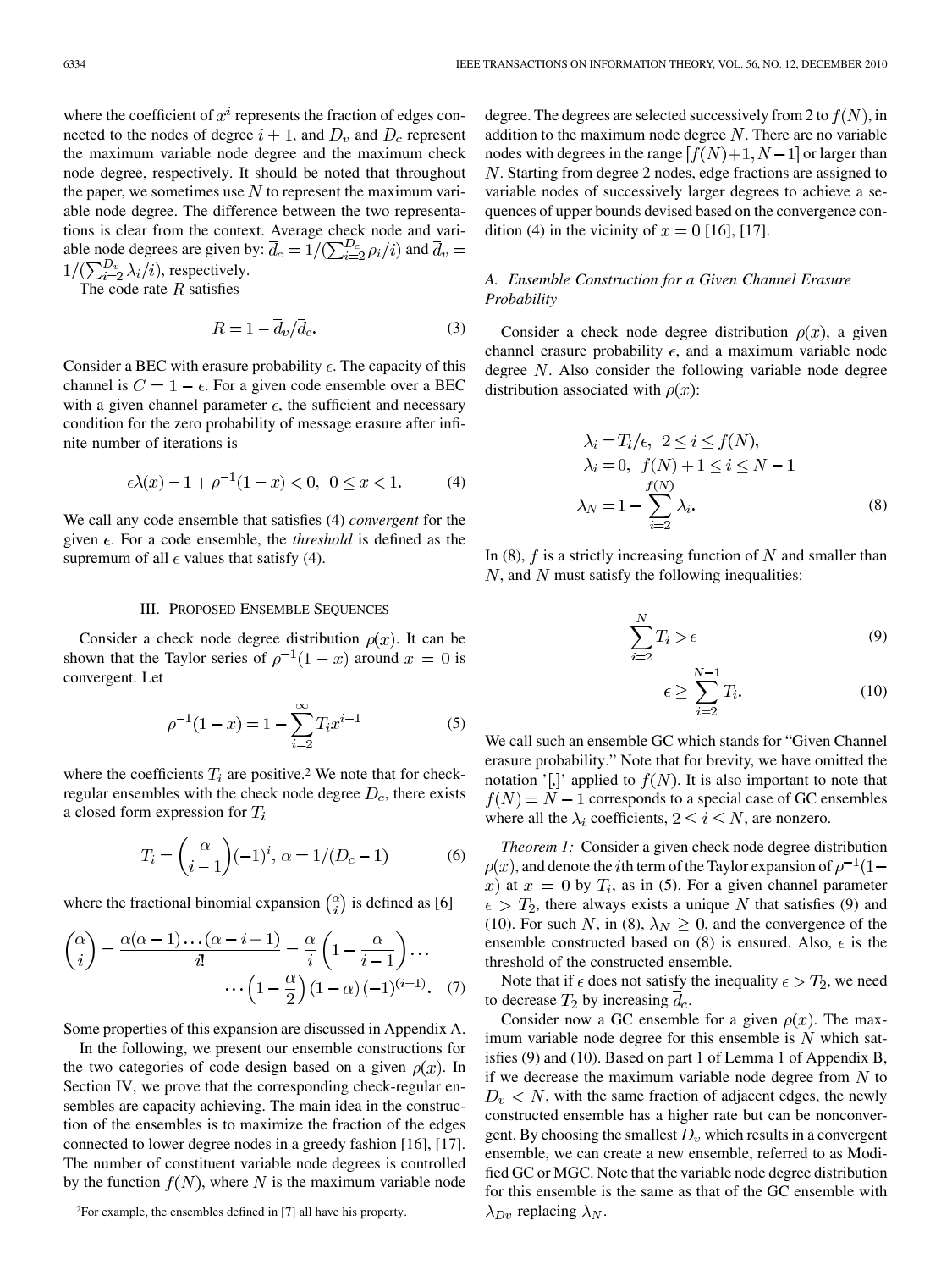# *B. Ensemble Construction for a Given Code Rate*

Consider a check node degree distribution  $\rho(x)$ , and a given code rate  $R$ . Consider the following variable node degree distribution associated with  $\rho(x)$ 

$$
\epsilon = \frac{\sum_{i=2}^{f(N)} T_i (1/i - 1/N)}{\overline{d}_v^{-1} - 1/N}
$$

$$
\lambda_i = T_i / \epsilon, \ 2 \le i \le f(N),
$$

$$
\lambda_i = 0, \ f(N) + 1 \le i \le N - 1
$$

$$
f(N)
$$

$$
\lambda_N = 1 - \sum_{i=2}^{f(N)} \lambda_i. \tag{11}
$$

In (11),  $f$  is a strictly increasing function of  $N$  and smaller than  $N$ , and  $N$  must satisfy the following inequalities:

$$
\overline{d_v}^{-1} \sum_{i=2}^{N} T_i > \sum_{i=2}^{N} T_i / i \tag{12}
$$

$$
\overline{d}_v^{-1} \sum_{i=2}^{N-1} T_i \le \sum_{i=2}^{N-1} T_i/i.
$$
 (13)

We refer to such an ensemble as GR, which stands for "Given code Rate." Note that the special case of  $f(N) = N - 1$ , where all the coefficients  $\lambda_i$ ,  $2 \leq i \leq N$ , are nonzero, corresponds to the sequences of [7].

*Theorem 2:* For a given code rate  $R$  and a given check node degree distribution  $\rho(x)$  (and thus a given  $\overline{d}_{v}^{-1}$ ), if  $R < 1-2/\overline{d}_{c}$ , there always exists a unique value of  $N$  that satisfies (12) and (13). For such N, in (11),  $\lambda_N \geq 0$ , and the convergence of the ensemble constructed based on (11) is ensured. Also,  $\epsilon$  in (11) is the threshold of the constructed ensemble.

Note that if the code rate  $R$  does not satisfy the inequality, we need to increase  $\overline{d}_c$ .

Similar to the case in Section III-A, we can decrease the maximum variable node degree of a GR ensemble from  $N$  to a smaller value  $D_v$  and design a new GR ensemble for a given rate. The convergent ensemble corresponding to the smallest  $D_v$ is called Modified GR or MGR. Clearly an MGR ensemble has a larger threshold value compared to the corresponding GR ensemble.

#### IV. ACHIEVING THE CAPACITY

In this section, we consider check-regular ensembles and show that GC and GR ensembles can achieve capacity as the check node degree  $D_c$  and consequently N tend to infinity. To prove the main results, we need lemma 2 from Appendix B.

*Theorem 3:* GC and GR ensemble sequences achieve the capacity as  $D_c$  tends to infinity.

*Proof:* For both GC and GR ensembles, we have

$$
\overline{d_v}^{-1} = \sum_{i=2}^{f(N)} \lambda_i / i + \frac{1}{N} \lambda_N
$$

Using (3), it is then easy to see that the following relationship holds between  $\epsilon$  (the threshold) and R:

$$
\frac{1}{1-R} = \frac{\alpha+1}{\alpha} \left( \frac{1}{\epsilon} \sum_{i=2}^{f(N)} T_i / i + \frac{\lambda_N}{N} \right),
$$

where  $\alpha$  is defined in (6). We thus have

$$
1 - \frac{\epsilon}{1 - R} = 1 - \frac{\alpha + 1}{\alpha} \left( \sum_{i=2}^{f(N)} T_i / i + \epsilon \frac{\lambda_N}{N} \right) =
$$

$$
1 - \frac{\alpha + 1}{\alpha} \left( \frac{\alpha - \left| \left( \frac{\alpha}{f(N)} \right) \right|}{\alpha + 1} + \epsilon \frac{\lambda_N}{N} \right)
$$

where for the second equality, we have used (A-2). By applying the lower and the upper bounds of (A-4) to  $\left| \binom{\alpha}{f(N)} \right|$  in the above equation, we obtain

$$
\frac{L(\alpha, f(N))}{f(N)^{\alpha+1}} - \frac{\epsilon(\alpha+1)}{\alpha N} \lambda_N \le 1 - \frac{\epsilon}{1-R} \le \frac{U(\alpha)}{f(N)^{\alpha+1}} - \frac{\epsilon(\alpha+1)}{\alpha N} \lambda_N \quad (14)
$$

where  $\gamma = .577215...$  is the Euler constant. Taking the limit of both the lower and the upper bounds in (14) as  $\alpha \rightarrow 0$  (and  $N \rightarrow \infty$  based on Lemma 2), it is easy to see that both limits are zero. We therefore conclude that

$$
\lim_{\alpha \to 0} \frac{\epsilon}{1 - R} = 1
$$

In other words, as  $D_c$  tends to infinity, for a GC ensemble, R tends to  $1 - \epsilon$ , and for a GR ensemble,  $\epsilon$  tends to  $1 - R$ .

*Corollary 1:* MGC and MGR ensemble sequences achieve the capacity as  $D_c$  tends to infinity.<sup>3</sup>

# V. THE CHOICE OF  $f(N)$  AND THE OPTIMALITY/QUASI-OPTIMALITY OF THE PROPOSED SEQUENCES

For a capacity achieving sequence, it is important to know how fast it achieves the capacity as the check node degree increases. This indicates how fast the decoding complexity increases as the performance improves. A GR sequence  $(\lambda^n, \rho^n)$ of degree distributions with rate  $R$  is called asymptotically *quasi-optimal* [7] if a constant  $\mu \geq 1$  exists for which

 $\lim_{n\to\infty}\sup\, \mu(\lambda^n,\rho^n)=\mu$ 

where

and

$$
\mu(\lambda^n, \rho^n) = \frac{\overline{d}_c \log(R)}{\log(\Im(\lambda^n, \rho^n))}
$$

$$
\Im(\lambda^n, \rho^n) = 1 - \frac{\epsilon_n}{1 - B}.
$$

<sup>3</sup>Note that the assumption that  $f(N)$  is an increasing function of N was used to show that the first terms of the lower bound and the upper bound of (14) tend to zero as  $\alpha$  tends to zero. The same result could follow from the weaker condition of  $\lim_{N\to\infty} 1/f(N) = 0$ .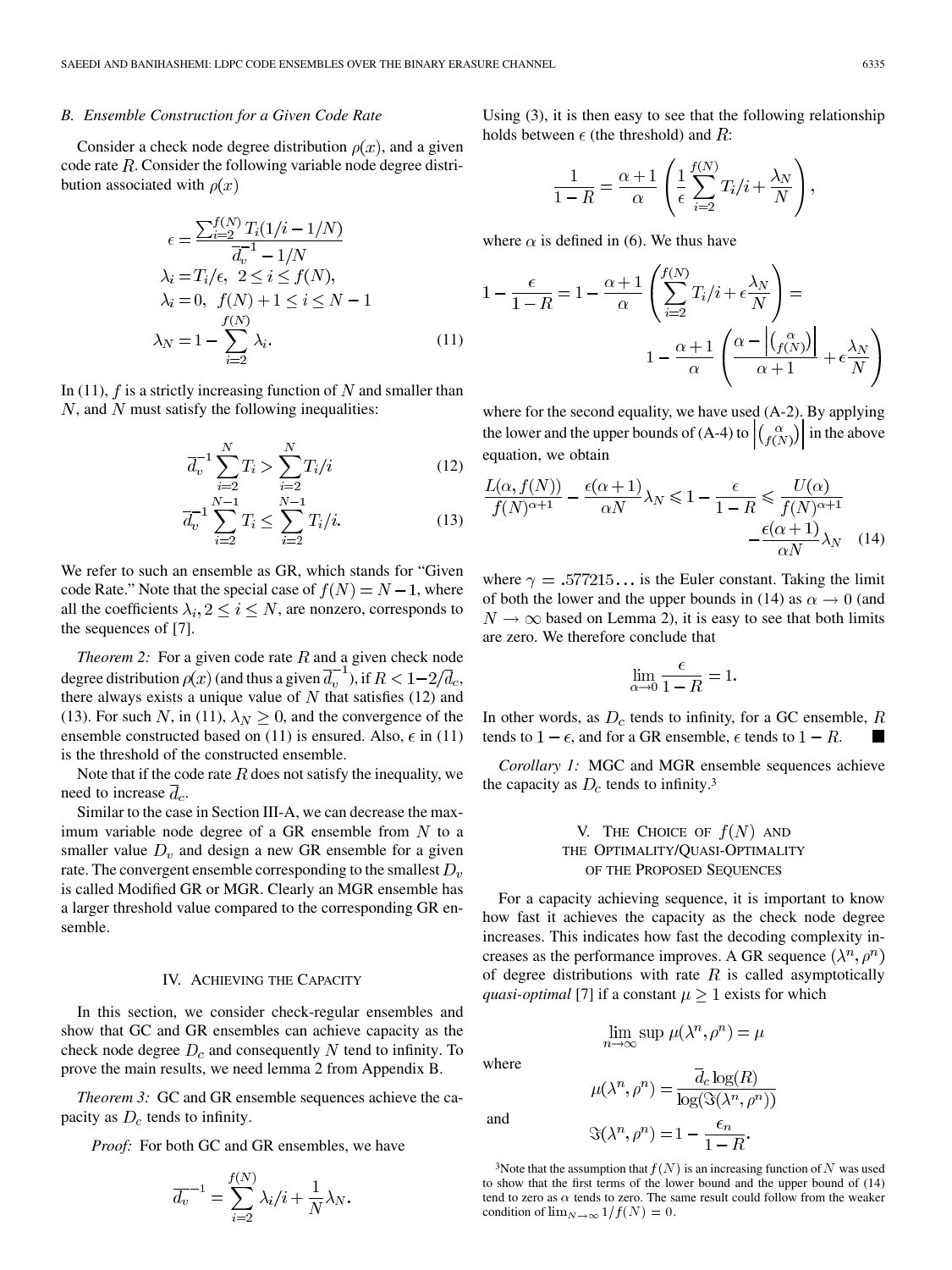Parameter  $\epsilon_n$  is the threshold of the ensemble sequence. The closer  $\mu$  is to 1, the faster  $\epsilon_n$  approaches  $1 - R$ . A GC sequence  $(\lambda^n, \rho^n)$  of degree distributions constructed for a given channel erasure probability  $\epsilon$  is called *asymptotically quasi-optimal* if a constant  $\mu \geq 1$  exists for which

$$
\lim_{n \to \infty} \sup \mu(\lambda^n, \rho^n) = \mu
$$

where

$$
\mu(\lambda^n, \rho^n) = \frac{d_c \log(1 - \epsilon)}{\log(\Im(\lambda^n, \rho^n))}
$$
  
and  

$$
\Im(\lambda^n, \rho^n) = 1 - \frac{\epsilon}{1 - R_n}.
$$

Parameter  $R_n$  is the rate of the ensemble sequence.

A GR sequence  $(\lambda^n, \rho^n)$  of degree distributions giving rise to codes of rate  $R$  is called *asymptotically optimal* [7] if a constant  $\Delta$  exists for which

$$
\lim_{n \to \infty} \sup \Delta(\lambda^n, \rho^n) = \Delta
$$

where

$$
\Delta(\lambda^n, \rho^n) = \frac{\Im(\lambda^n, \rho^n)}{R^{\overline{d}_c}}.
$$

Extending this definition to GC sequences, A GC sequence  $(\lambda^n, \rho^n)$  of degree distributions constructed for a given channel erasure probability  $\epsilon$  is called asymptotically optimal if a constant  $\Delta$  exists for which

$$
\lim_{n\to\infty} \sup \Delta(\lambda^n, \rho^n) = \Delta
$$

where

$$
\Delta(\lambda^n, \rho^n) = \frac{\Im(\lambda^n, \rho^n)}{(1 - \epsilon)^{\overline{d}_c}}.
$$

It can be verified that an asymptotically optimal ensemble sequence is asymptotically quasi-optimal with  $\mu = 1$ .

It is shown in [7] that check-regular GR ensembles with  $f(N) = N - 1$  are asymptotically optimal. In the sequel, for the proposed check-regular sequences with arbitrary  $f(N)$ , for both categories of GC and GR sequences, we find conditions on  $f(N)$  which are sufficient for the sequences to be asymptotically quasi-optimal and optimal, respectively. In the set of all possible choices for  $f(N)$ , we focus on a subset for which  $\lim_{\alpha\to 0} f(N)/N$  exists.<sup>4</sup> In this subset, we consider two categories: 1)  $\lim_{\alpha\to 0} f(N)/N = 0$ , and 2)  $\lim_{\alpha\to 0} f(N)/N \neq 0$ . For the first category, we prove in Theorem 4 that if an additional condition  $\lim_{\alpha\to 0} f(N)^{\alpha} = M$  holds, where for GC ensembles  $1 \lt M \lt 1/(1-\epsilon)$ , and for GR ensembles  $1 < M < 1/R$ , the sequence is asymptomatically quasi-optimal. For the second category, we prove in Theorem 5 that the resulting sequence is asymptotically optimal. This also implies the asymptotic quasi-optimality of the sequences in the second category. Note that for the second category it can be easily

shown that  $M = 1/(1 - \epsilon)$  and  $M = 1/R$  for GC and GR ensembles, respectively. To prove the main results, we need Lemma 3 and Propositions 1 and 2 of Appendix B.

*Theorem 4:* GC and GR ensemble sequences for which the function  $f(N)$  is chosen such that  $\lim_{\alpha \to 0} f(N)^{\alpha} = M$ , where for GC ensembles  $1 < M < 1/(1 - \epsilon)$ , and for GR ensembles  $1 < M < 1/R$ , are asymptotically quasi-optimal with parameters  $\mu = -\ln(1 - \epsilon)/\ln M$ , and  $\mu = -\ln R/\ln M$ , respectively.

*Proof:* We first consider the GR ensemble sequence with code rate  $R$ . From Lemma 3, we have

$$
\frac{(1 - \epsilon_n)(\alpha + 1)}{\alpha N} + \frac{L(\alpha, f(N))}{f(N)^{\alpha + 1}} - \frac{\alpha + 1}{\alpha N} \frac{U(\alpha)}{f(N)^{\alpha}}
$$

$$
\leq 1 - \frac{\epsilon_n}{1 - R} \leq
$$

$$
\frac{(1 - \epsilon_n)(\alpha + 1)}{\alpha N} + \frac{U(\alpha)}{f(N)^{\alpha + 1}} - \frac{\alpha + 1}{\alpha N} \frac{L(\alpha, f(N))}{f(N)^{\alpha}}
$$

Taking the logarithm of all terms and multiplying by  $D_c^{-1}$  =  $\frac{\alpha}{\alpha+1}$ , we obtain

$$
\frac{\alpha}{\alpha+1} \times \ln\left(\frac{(1-\epsilon_n)(\alpha+1)}{\alpha N} + \frac{L(\alpha, f(N))}{f(N)^{\alpha+1}} - \frac{\alpha+1}{\alpha N} \frac{U(\alpha)}{f(N)^{\alpha}}\right)
$$

$$
\leq D_c^{-1} \ln\left(1 - \frac{\epsilon_n}{1-R}\right) \leq \frac{\alpha}{\alpha+1} \ln\left(\frac{(1-\epsilon_n)(\alpha+1)}{\alpha N} + \frac{U(\alpha)}{f(N)^{\alpha+1}} - \frac{\alpha+1}{\alpha N} \frac{L(\alpha, f(N))}{f(N)^{\alpha}}\right). \tag{15}
$$

Consider now the limit of the upper bound of the above inequality as  $\alpha \rightarrow 0$ :

$$
\lim_{\alpha \to 0} \frac{\alpha}{\alpha + 1} \times
$$
\n
$$
\ln \left( \frac{(1 - \epsilon_n)(\alpha + 1)}{\alpha N} + \frac{U(\alpha)}{f(N)^{\alpha + 1}} - \frac{\alpha + 1}{\alpha N} \frac{L(\alpha, f(N))}{f(N)^{\alpha}} \right)
$$
\n
$$
= \lim_{\alpha \to 0} \frac{\alpha}{\alpha + 1} \ln \left( (1 - \epsilon_n)(\alpha + 1) f(N)^{\alpha + 1} + U(\alpha) \alpha N - (\alpha + 1) L(\alpha, f(N)) f(N) \right)
$$
\n
$$
- \lim_{\alpha \to 0} \frac{\alpha}{\alpha + 1} \ln \left( \alpha N f(N)^{\alpha + 1} \right). \tag{16}
$$

Manipulating the limits at the right hand side of (16), for the second limit, we have

$$
\lim_{\alpha \to 0} \frac{\alpha}{\alpha + 1} \ln \left( \alpha N f(N)^{\alpha + 1} \right) = \lim_{\alpha \to 0} \frac{\alpha}{\alpha + 1} \ln \alpha +
$$
  

$$
\lim_{\alpha \to 0} \frac{\alpha}{\alpha + 1} \ln N + \lim_{\alpha \to 0} \alpha \ln f(N) = -\ln R + \ln M, (17)
$$

where for the last equality, we have used  $\lim_{\alpha \to 0} \alpha \ln \alpha = 0$ , and  $\lim_{\alpha\to 0} \alpha \ln N = -\ln R$ , based on Proposition 1, and  $\lim_{\alpha \to 0} \alpha \ln f(N) = \ln M$ , based on theorem's assumption. We now consider the first limit on the right hand side of (16). Based on Proposition 2, we have

$$
\lim_{\alpha \to 0} U(\alpha) - \frac{f(N)}{N\alpha} (\alpha + 1)(L(\alpha, f(N))) - (1 - \epsilon_n) f(N)^{\alpha}) = 1.
$$

<sup>&</sup>lt;sup>4</sup>Note that since  $0 < f(N) < N$ , we necessarily have  $0 \le \lim_{\alpha \to 0} \frac{f(N)}{N} \le$  $\mathbf{1}$ .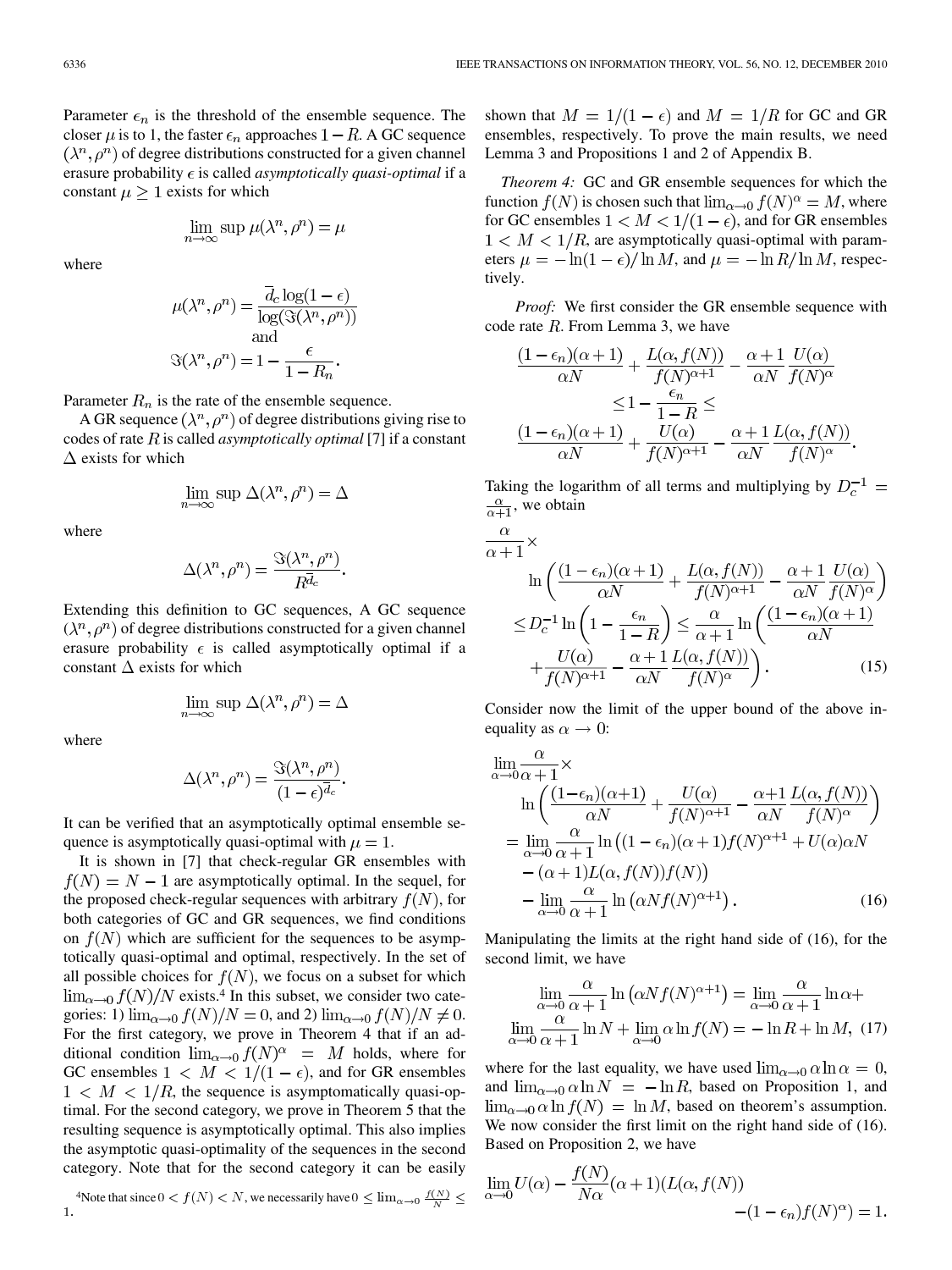Thus

$$
\lim_{\alpha \to 0} \frac{\alpha}{\alpha + 1} \ln \left( U(\alpha) - \frac{f(N)}{N\alpha} (\alpha + 1) (L(\alpha, f(N))) - (1 - \epsilon_n) f(N)^{\alpha} \right) = 0. \quad (18)
$$

Therefore, the first limit on the right hand side of (16) can be written as

$$
\lim_{\alpha \to 0} \frac{\alpha}{\alpha + 1} \ln \left( N\alpha (U(\alpha) - \frac{f(N)}{N\alpha}(\alpha + 1)(L(\alpha, f(N))) - (1 - \epsilon_n) f(N)^{\alpha}) \right) = \lim_{\alpha \to 0} \frac{\alpha}{\alpha + 1} \ln N\alpha + \frac{\alpha}{\alpha + 1} \ln \left( U(\alpha) - \frac{f(N)}{N\alpha}(\alpha + 1)(L(\alpha, f(N)) - (1 - \epsilon_n) f(N)^{\alpha}) \right) =
$$
  

$$
\lim_{\alpha \to 0} \frac{\alpha}{\alpha + 1} \ln N\alpha = -\ln R,
$$
 (19)

where for the second equality, we have used (18), and for the last equality, Proposition 1 ( $\lim_{\alpha \to 0} \alpha \ln N = -\ln R$ ), and the fact that  $\lim_{\alpha \to 0} \alpha \ln \alpha = 0$  are used. By replacing (17) and (19) in (16), we conclude that

$$
\lim_{\alpha \to 0} \frac{\alpha}{\alpha + 1} \ln \left( \frac{(1 - \epsilon_n)(\alpha + 1)}{\alpha N} + \frac{U(\alpha)}{f(N)^{\alpha + 1}} - \frac{\alpha + 1}{\alpha N} \frac{L(\alpha, f(N))}{f(N)^{\alpha}} \right) = -\ln M. \quad (20)
$$

With a similar approach, one can prove that the limit of the lower bound of (15) is also equal to  $-\ln M$  as  $\alpha$  tends to zero. We therefore have

$$
\lim_{\alpha \to 0} \sup D_c^{-1} \ln \left( 1 - \frac{\epsilon_n}{1 - R} \right) = -\ln M. \tag{21}
$$

With similar arguments, one can see that (21) is also valid for GC ensemble sequences where R has to be interpreted as  $R_n$ and  $\epsilon_n$  has to be replaced by  $\epsilon$ .

Inverting both sides of  $(21)$  and multiplying them by  $-1$ , we obtain

$$
\lim_{\alpha \to 0} \sup \left( -D_c \right) / \ln \left( 1 - \frac{\epsilon_n}{1 - R} \right) = 1 / \ln M.
$$

For the case of GR sequences,  $-\ln R$  is a positive constant. Therefore

$$
\lim_{\alpha \to 0} \sup D_c \ln R / \ln \left( 1 - \frac{\epsilon_n}{1 - R} \right) = -\ln R / \ln M = \mu.
$$

This proves the theorem for GR sequences. For the case of GC sequences,  $-\ln(1 - \epsilon)$  is a positive constant. Therefore, using (21), we have

$$
\lim_{\alpha \to 0} \sup D_c \ln(1 - \epsilon) / \ln \left( 1 - \frac{\epsilon}{1 - R_n} \right) = -\ln(1 - \epsilon) / \ln M = \mu.
$$

This proves the theorem for GC sequences.

*Corollary 2:* GC and GR sequences with  $f(N) = aN^{\beta} + b$ , where  $0 < a \le 1$  and  $0 < \beta < 1$  and b is an arbitrary constant, are asymptotically quasi-optimal with  $\mu = 1/\beta$ .

*Proof:* First note that the bounds on  $\beta$  are necessary to ensure that asymptotically  $f(N) < N$ . For GC and GR ensemble sequences, we have  $M = \lim_{\alpha \to 0} f(N)^{\alpha} = \lim_{\alpha \to 0} (aN^{\beta} +$  $b)^\alpha = (\lim_{\alpha \to 0} N^\alpha)^\beta.$ 

Now based on Proposition 1, for GC ensemble sequences, we have  $M = (\lim_{\alpha \to 0} N^{\alpha})^{\beta} = 1/(1 - \epsilon)^{\beta}$  and therefore,  $\mu = -\ln(1 - \epsilon)/\ln(M) = 1/\beta$ . For GR ensemble sequences, based on Proposition 1, we have  $M = (\lim_{\alpha \to 0} N^{\alpha})^{\beta} = 1/R^{\beta}$ and therefore  $\mu = -\ln(R)/\ln(M) = 1/\beta$ .

Now we show that if  $f(N)$  is chosen such that the limit of its ratio over  $N$  tends to a positive constant, the resulting sequence is in fact asymptotically optimal. To prove the main result, in addition to Lemma 3 and Proposition 1, we need Proportions 3 to 5 of Appendix B.

*Theorem 5:* GC and GR sequences for which function  $f(N)$ satisfies  $\lim_{\alpha\to 0} \frac{f(N)}{N} = K > 0$ , are asymptotically optimal with  $\Delta = e^{\gamma}(1/K - ln(1/K))$ , where  $\gamma$  is the Euler constant.

*Proof:* We provide the proof for GC sequences. The proof for GR sequences is similar. From Lemma 3, we have

$$
\frac{(1-\epsilon)(\alpha+1)}{\alpha N} + \frac{L(\alpha, f(N))}{f(N)^{\alpha+1}} - \frac{\alpha+1}{\alpha N} \frac{U(\alpha)}{f(N)^{\alpha}}
$$

$$
\leq 1 - \frac{\epsilon}{1-R_n} \leq
$$

$$
\frac{(1-\epsilon)(\alpha+1)}{\alpha N} + \frac{U(\alpha)}{f(N)^{\alpha+1}} - \frac{\alpha+1}{\alpha N} \frac{L(\alpha, f(N))}{f(N)^{\alpha}}
$$

For GC sequences, we multiply both sides by  $(1 - \epsilon)^{-\overline{d}_c}$  =  $(1 - \epsilon)^{-(1+1/\alpha)}$ , to obtain

$$
(1 - \epsilon)^{-(1+1/\alpha)} \left( \frac{(1 - \epsilon)(\alpha + 1)}{\alpha N} + \frac{L(\alpha, f(N))}{f(N)^{\alpha + 1}} - \frac{\alpha + 1}{\alpha N} \frac{U(\alpha)}{f(N)^{\alpha}} \right) \le (1 - \epsilon)^{-\overline{d}_c} \left( 1 - \frac{\epsilon}{1 - R_n} \right) \le
$$

$$
(1 - \epsilon)^{-(1+1/\alpha)} \left( \frac{(1 - \epsilon)(\alpha + 1)}{\alpha N} + \frac{U(\alpha)}{f(N)^{\alpha + 1}} - \frac{\alpha + 1}{\alpha N} \frac{L(\alpha, f(N))}{f(N)^{\alpha}} \right) \tag{22}
$$

We now consider the upper bound of (22) and find its limit as  $\alpha \rightarrow 0$ . Rearranging the terms, we have

$$
\lim_{\alpha \to 0} (1 - \epsilon)^{-(1+1/\alpha)} \left( \frac{(1 - \epsilon)(\alpha + 1)}{\alpha N} + \frac{U(\alpha)}{f(N)^{\alpha + 1}} \right)
$$
\n
$$
- \frac{\alpha + 1}{\alpha N} \frac{L(\alpha, f(N))}{f(N)^{\alpha}} \right)
$$
\n
$$
= \lim_{\alpha \to 0} (1 - \epsilon)^{-(1+1/\alpha)} \frac{U(\alpha)}{f(N)^{\alpha + 1}}
$$
\n
$$
- \lim_{\alpha \to 0} (1 - \epsilon)^{-(1+1/\alpha)} \frac{\alpha + 1}{\alpha N} \left( \frac{L(\alpha, f(N))}{f(N)^{\alpha}} - (1 - \epsilon) \right)
$$
\n
$$
= \lim_{\alpha \to 0} \frac{(1 - \epsilon)^{-1/\alpha}}{f(N)} \times \lim_{\alpha \to 0} \frac{(1 - \epsilon)^{-1}}{f(N)^{\alpha}} \times \lim_{\alpha \to 0} U(\alpha)
$$
\n
$$
- (1 - \epsilon)^{-1} \times \lim_{\alpha \to 0} (1 + \alpha) \times \lim_{\alpha \to 0} \frac{(1 - \epsilon)^{-1/\alpha}}{N}
$$
\n
$$
\times \lim_{\alpha \to 0} \frac{1}{\alpha} \left( \frac{L(\alpha, f(N))}{f(N)^{\alpha}} - (1 - \epsilon) \right)
$$
\n
$$
= e^{\gamma} / K \times 1 \times 1 - (1 - \epsilon)^{-1} \times 1 \times e^{\gamma} \times (1 - \epsilon) \ln(1/K)
$$
\n
$$
= e^{\gamma} (1/K - \ln(1/K)),
$$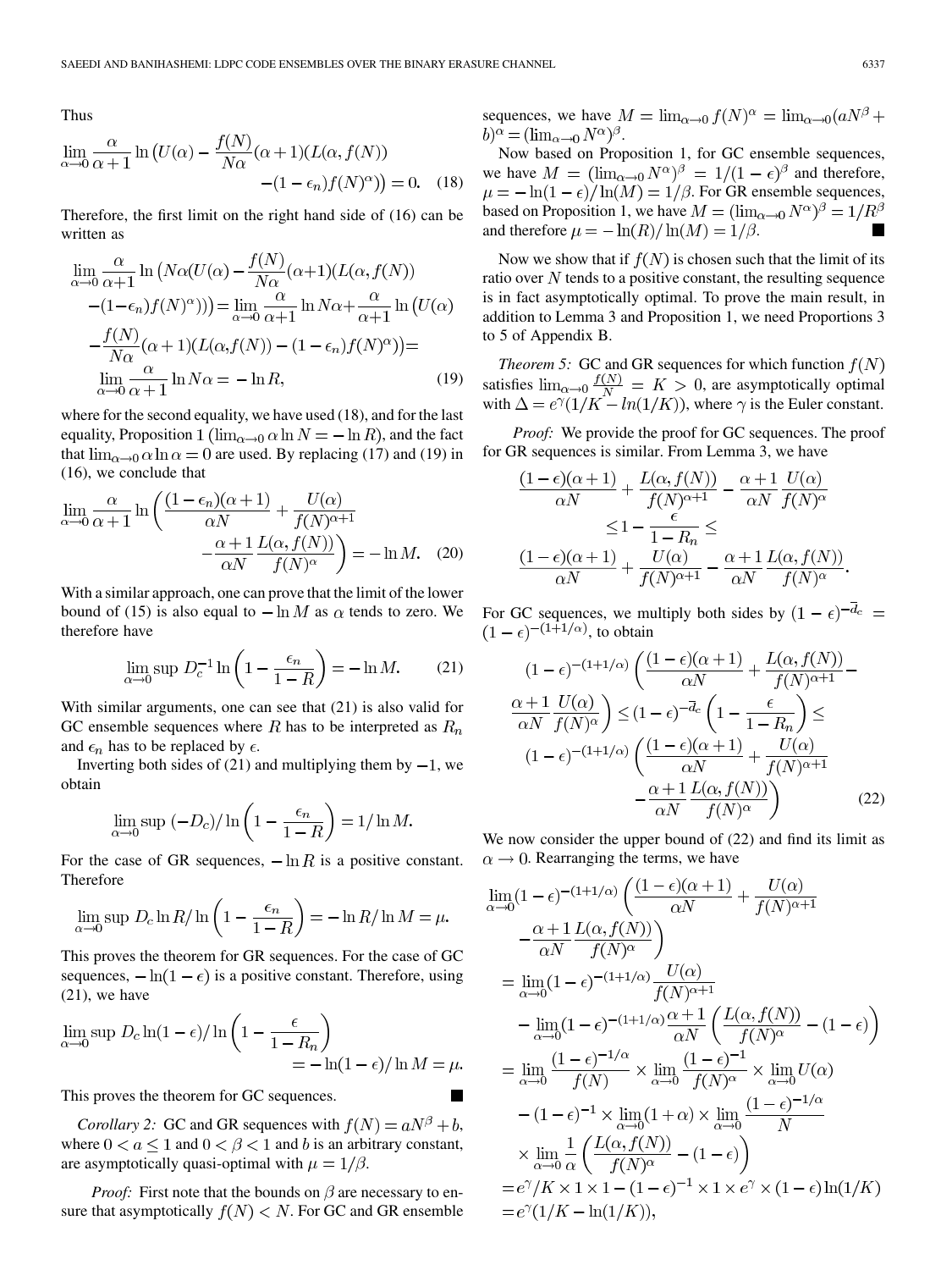where in the third equality, the first limit is obtained based on Proposition 4, the second limit based on Proposition 5, the fifth limit based on Proposition 1 and the sixth limit based on Proposition 3. It can be similarly shown that the lower bound of (22) has the same limit as  $\alpha$  tends to zero. We therefore conclude that

$$
\lim_{\alpha \to 0} \sup \Delta(\lambda^n, \rho^n) = e^{\gamma} (1/K - \ln(1/K)) = \Delta,
$$

Ш

which completes the proof.

*Corollary 3:* GC and GR sequences with  $f(N) = aN + b$ , where  $b$  is an arbitrary constant, are asymptotically optimal with  $\Delta = \left(\frac{1}{a} - \ln \frac{1}{a}\right)e^{\gamma}.$ 

Note that for an asymptotically optimal sequence, the smaller the  $\Delta$ , the faster it achieves the capacity. For GR and GC sequences with  $f(N) = aN + b$ , the smallest value for  $\Delta$  is obtained when  $a = 1$ . This corresponds to the check-regular sequences proposed in [6], [7] with  $\Delta = e^{\gamma}$ . For other values of  $a, \Delta$  is larger. Results similar to those of Theorems 4 and 5 also apply to MGC and MGR sequences, although we have not been able to compute the constants  $\mu$  and  $\Delta$  for these sequences analytically. In the next section, we show that for MGC and MGR sequences with  $f(N) = aN+b$ , for a given value of a, the value of  $\Delta$  tends to a constant between  $e^{\gamma}$  and  $e^{\gamma}(1/a - \ln(1/a))$  and is in fact very close to  $e^{\gamma}$ .

Finally, it is important to note that the results obtained in [7] and extended in [12], on the convergence speed of capacity achieving sequences are only applicable to the special case of  $f(N) = N - 1$ . More specifically, for the check-regular sequences which are the main focus our work, the asymptotic optimality is proved and  $\Delta$  is derived in [7] for the special case of  $f(N) = N - 1$ . Our results in Theorems 4 and 5 are, however, more general and apply to the case where  $f(N) \leq N - 1$ . Our attempt to find clear relationships between the analysis of [7], [12] and that of this paper with the purpose of simplifying our proofs has been unsuccessful.

#### VI. SIMULATION RESULTS

In this section, we first consider GR ensembles with rate one-half. For other code rates similar results are obtained. We consider check-regular sequences with different  $f(N)$  functions and compute the values of  $\Im \mu$  and  $\Delta$ . Consider GR ensemble sequences  $C_1, C_2, C_3$ , and  $C_5$  with  $f_1(N) = [\ln(N)] + 2, f_2(N) = [\sqrt{N}], f_3(N) = [N/4] + 2,$ and  $f_5(N) = N - 1$ , respectively. Also let  $C_4$  be the MGR ensemble with  $f_4(N) = [N/4] + 2$ . Note that  $C_5$  is the same as the rate one-half check-regular ensemble of [7]. The constant values have been used to ensure that for smaller values of check node degrees (and thus smaller values of  $N$ ), we have at least 3 constituent variable node degrees. Note that for large values of  $N$ , the effect of constant values is negligible. The results have been shown in Table I.

As can be seen in Table I, while all ensembles are capacity achieving, their speed of achieving the capacity is different. Ensemble  $C_1$  achieves the capacity very slowly. It can be seen that  $\mu_1$  increases as  $D_c$  increases and the ensemble is not asymptotically quasi-optimal. Ensemble  $C_2$  is asymptotically quasi-optimal and the value of  $\mu_2$  tends to 2 based on Corollary 2. It can

TABLE I VALUES OF  $\Im$ ,  $\mu$  and  $\Delta$  for Rate-1/2 GR Ensemble Sequences  $(C_1, C_2, C_3, C_5)$  and an MGR Sequence  $(C_4)$  With DIFFERENT CHECK NODE DEGREES

| $\overline{D}_c$ | Ν              | $\Im_1$    | $\Im_2$               | $\overline{\Im_3}$ | $\Im_4$    | $\overline{\Im}_5$ |
|------------------|----------------|------------|-----------------------|--------------------|------------|--------------------|
| 5                | $\overline{6}$ | .1127      | .2857                 | .1127              | .1128      | .1020              |
| 6                | 13             | .0829      | .1152                 | .0829              | .0531      | .0404              |
| $\overline{7}$   | 29             | .1047      | .1047                 | .0452              | .0206      | .0179              |
| 8                | 61             | .0972      | .0657                 | .0233              | .0095      | .0084              |
| 9                | 126            | .0909      | .0509                 | .0113              | .0044      | .0040              |
| 10               | 257            | .0850      | .0363                 | .0057              | .0021      | .0019              |
| 11               | 523            | .0911      | .0262                 | .0028              | .0010      | .0010              |
| 12               | 1059           | .0836      | .0188                 | .0014              | .0005      | .0005              |
| 13               | 2136           | .0771      | .0139                 | .0007              | .0002      | .0002              |
| 14               | 4301           | .0792      | .0099                 | .0003              | .0001      | .0001              |
| $\overline{D}_c$ | $\overline{N}$ | $\mu_1$    | $\mu_2$               | $\mu_3$            | $\mu_4$    | $\mu_5$            |
| $\overline{5}$   | $\overline{6}$ | 1.588      | 2.765                 | 1.588              | 1.587      | 1.518              |
| 6                | 13             | 1.670      | 1.924                 | 1.670              | 1.417      | 1.297              |
| $\overline{7}$   | 29             | 2.150      | 2.150                 | 1.567              | 1.190      | 1.207              |
| 8                | 61             | 2.378      | 2.036                 | 1.474              | 1.161      | 1.159              |
| 9                | 126            | 2.601      | 2.094                 | 1.390              | 1.150      | 1.130              |
| 10               | 257            | 2.812      | 2.090                 | 1.342              | 1.125      | 1.111              |
| 11               | 523            | 3.181      | 2.093                 | 1.296              | 1.108      | 1.097              |
| 12               | 1059           | 3.351      | 2.093                 | 1.262              | 1.096      | 1.086              |
| 13               | 2136           | 3.515      | 2.106                 | 1.234              | 1.086      | 1.078              |
| 14               | 4301           | 3.811      | 2.100                 | 1.212              | 1.077      | 1.071              |
| $\overline{D_c}$ | $\overline{N}$ | $\Delta_1$ | $\overline{\Delta}_2$ | $\Delta_3$         | $\Delta_4$ | $\Delta_5$         |
| 5                | $\overline{6}$ | 3.60       | 9.14                  | 3.60               | 3.60       | 3.26               |
| 6                | 13             | 5.30       | 7.37                  | 5.31               | 3.30       | 2.59               |
| 7                | 29             | 13.40      | 13.40                 | 5.79               | 2.62       | 2.29               |
| 8                | 61             | 24.87      | 16.82                 | 5.95               | 2.42       | 2.14               |
| 9                | 126            | 46.53      | 26.04                 | 5.76               | 2.25       | 2.05               |
| 10               | 257            | 87.05      | 37.18                 | 5.85               | 2.16       | 2.00               |
| 11               | 523            | 186.48     | 53.61                 | 5.70               | 2.10       | 1.96               |
| 12               | 1059           | 342.32     | 77.00                 | 5.62               | 2.07       | 1.94               |
| 13               | 2136           | 631.22     | 113.61                | 5.54               | 2.04       | 1.92               |
| 14               | 4301           | 1297.81    | 161.42                | 547                | 2.01       | 191                |

TABLE II VALUES OF  $P$ ,  $D_v$  and  $\psi$  for Rate-1/2 MGR ENSEMBLE SEQUENCES WITH  $f(N) = [aN] + b$  for Different Values of a

|                 |                | $1, (C_5)$<br>$a =$ |                  |       | $a = 1/2$        |           |       |
|-----------------|----------------|---------------------|------------------|-------|------------------|-----------|-------|
| $D_c$           | Ν              | Р                   | $D_{v}$          | ψ     | Ρ                | $D_{v}$   | ψ     |
| 5               | 6              | 5                   | 6                | .8980 | 5                | 6         | .8980 |
| 6               | 13             | 12                  | 13               | .9596 | 9                | 12        | .9576 |
| 7               | 29             | 28                  | 29               | .9821 | 17               | 23        | .9814 |
| 8               | 61             | 60                  | 61               | .9916 | 33               | 45        | .9915 |
| 9               | 126            | 125                 | 126              | .9960 | 65               | 88        | .9960 |
| 10              | 257            | 256                 | 257              | .9981 | 131              | 175       | .9981 |
| 11              | 523            | 522                 | 523              | .9991 | 264              | 352       | .9991 |
| 12              | 1059           | 1058                | 1059             | .9995 | 532              | 707       | .9995 |
| 13              | 2136           | 2135                | 2136             | .9998 | 1070             | 1442      | .9998 |
| 14              | 4301           | 4300                | 4301             | .9999 | 2153             | 2861      | .9999 |
|                 |                | $a =$               | $1/4, (C_4)$     |       |                  | $a = 1/8$ |       |
|                 |                |                     |                  |       |                  |           |       |
| $\mathcal{D}_c$ | Ν              | $\boldsymbol{P}$    | $\overline{D_v}$ | ψ     | $\boldsymbol{P}$ | $D_v$     | ψ     |
| 5               | $\overline{6}$ | 4                   | 6                | .8873 | 3                | 5         | .8750 |
| 6               | 13             | 5                   | 9                | .9469 | 4                | 8         | .9376 |
| 7               | 29             | 9                   | 16               | .9795 | 6                | 13        | .9716 |
| 8               | 61             | 17                  | 31               | .9905 | 10               | 23        | .9864 |
| 9               | 126            | 34                  | 62               | .9956 | 18               | 45        | .9919 |
| 10              | 257            | 66                  | 122              | .9979 | 34               | 88        | .9959 |
| 11              | 523            | 133                 | 246              | .9990 | 67               | 178       | .9979 |
| 12              | 1059           | 267                 | 495              | .9995 | 134              | 359       | .9989 |
| 13              | 2136           | 536                 | 995              | .9998 | 269              | 725       | .9995 |

be seen however that  $\mu_2$  does not decrease uniformly to its limit as opposed to  $\mu_3$ ,  $\mu_4$  and  $\mu_5$ . Ensembles  $C_3$  and  $C_4$  are asymptotically optimal. Based on Corollary 3, the value of  $\Delta_3$  tends to  $(4-\ln 4)e^{\gamma} = 4.65$ . By comparing the values of  $\mu$  and  $\Delta$  for  $C_3$  and  $C_4$ , it can also be seen that  $C_4$  converges much faster to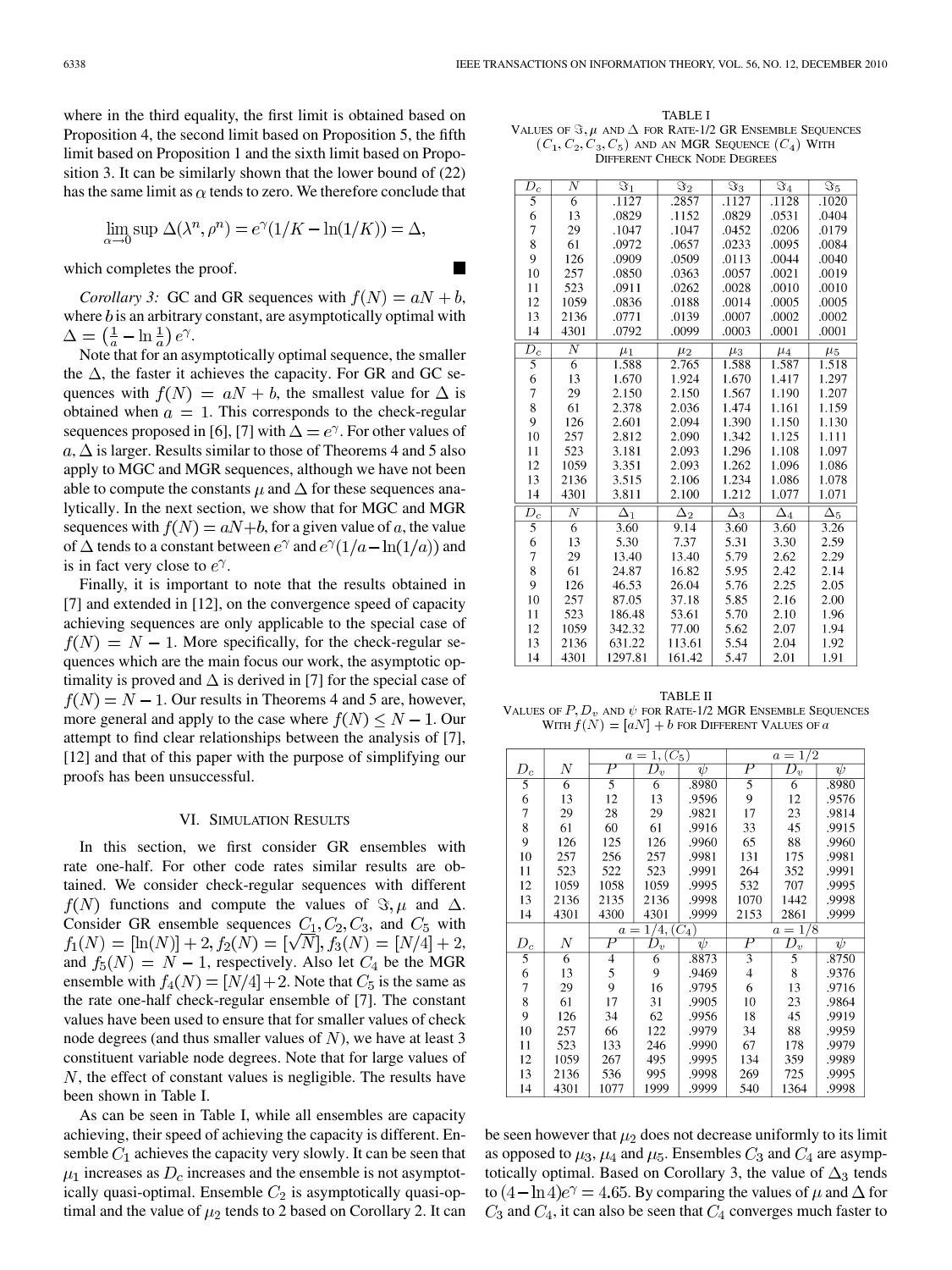

Fig. 1. The maximum variable node degree (dotted lines) and the required number of constituent variable node degrees (solid lines) versus the performance of rate-1/2 MGR ensembles with  $f_a(N) = aN + b$  for different values of a.

the capacity compared to  $C_3$ . This is in addition to the advantage of  $C_4$  over  $C_3$  in having a smaller maximum variable node degree.

Another important comparison is to see that the values of  $\Delta_4$ are very close to those of  $\Delta_5$  for a given  $D_c$ . This means that the MGR ensembles introduced here have more or less the same speed of convergence to the capacity as the check-regular ensembles of [7] do. This is while  $C_4$  has a much smaller number of constituent variable node degrees (by a factor of about 4 for larger  $D_c$  values) and a much smaller maximum variable node degree compared to  $C_5$ .

In general, the results of Table I suggest that choosing linear functions of N for  $f(N)$  would result in ensembles that perform very closely to those proposed in [7] but with a considerably smaller number of constituent variable node degrees and a smaller maximum variable node degree. Other choices of  $f(N)$ may also result in capacity achieving sequences but with a lower speed of convergence. These sequences may still be of interest due to their smaller number of constituent variable node degrees.

In the following, we concentrate on  $f_a(N) = [aN] + b$  and study the effect of coefficient  $a$  on the performance of the proposed ensembles. Note again that for  $a = 1$  and  $b = -1$ , the resulting ensemble sequence is identical to that of [7]. Consider rate one-half check-regular ensembles corresponding to  $a = 1/2, 1/4,$  and  $1/8$ , respectively, and  $b = 2$ . For each value of  $a$  and each check node degree, we construct an MGR ensemble for which  $N$  is obtained from (12) and (13). For this ensemble, the number of constituent variable node degrees  $P$  is

equal to  $f_a(N)$ , and we use the ratio of the ensemble threshold  $\epsilon_a$  to the best achievable threshold  $1 - R = 1/2$  as the measure of performance ( $\psi_a = \epsilon_a/(1 - R)$ ). The results for these ensembles are reported in Table II along with the  $\psi$  values. The results of Table II show that, for a given  $D_c$ , the larger the  $P$ , the better the performance, and the best performance is achieved for  $a = 1$  (some inconsistencies for small values of  $D_c$  might be caused by the constant term  $b$ ). However, an almost similar performance can be achieved by the proposed MGR ensembles with considerably smaller P and  $D_v$  for the same value of  $D_c$ or with  $D_c + 1.5$ 

In Fig. 1, we have shown the values of  $D_v$  and P versus the performance of the ensembles with different values of  $a$  and for practical values of  $D_c$  ( $D_c$  values are chosen such that the corresponding values of  $D_v$  are less than 100). As can be seen in Fig. 1, compared to the ensemble with  $a = 1$ , the ensembles corresponding to all other values of  $\alpha$  require smaller values of  $D<sub>v</sub>$  and P to achieve a certain performance. Again note that in Fig. 1, for a given performance, the values of  $D_c$  for different ensembles are only slightly different (by zero or one).

Another issue which is important in comparison of the proposed ensembles with those of [7], is the number of iterations required to achieve a certain erasure probability. In Fig. 2 we have shown the number of iterations required to achieve the erasure

<sup>&</sup>lt;sup>5</sup>We note that for a given  $D_c$ , the performance of the proposed MGR ensembles is always upperbounded by that of the right regular sequences of [7]. However, for larger values of  $D<sub>c</sub>$ , the performance of the proposed MGR ensembles quickly tends to its upperbound such that the performance of both ensemble types can be considered practically identical.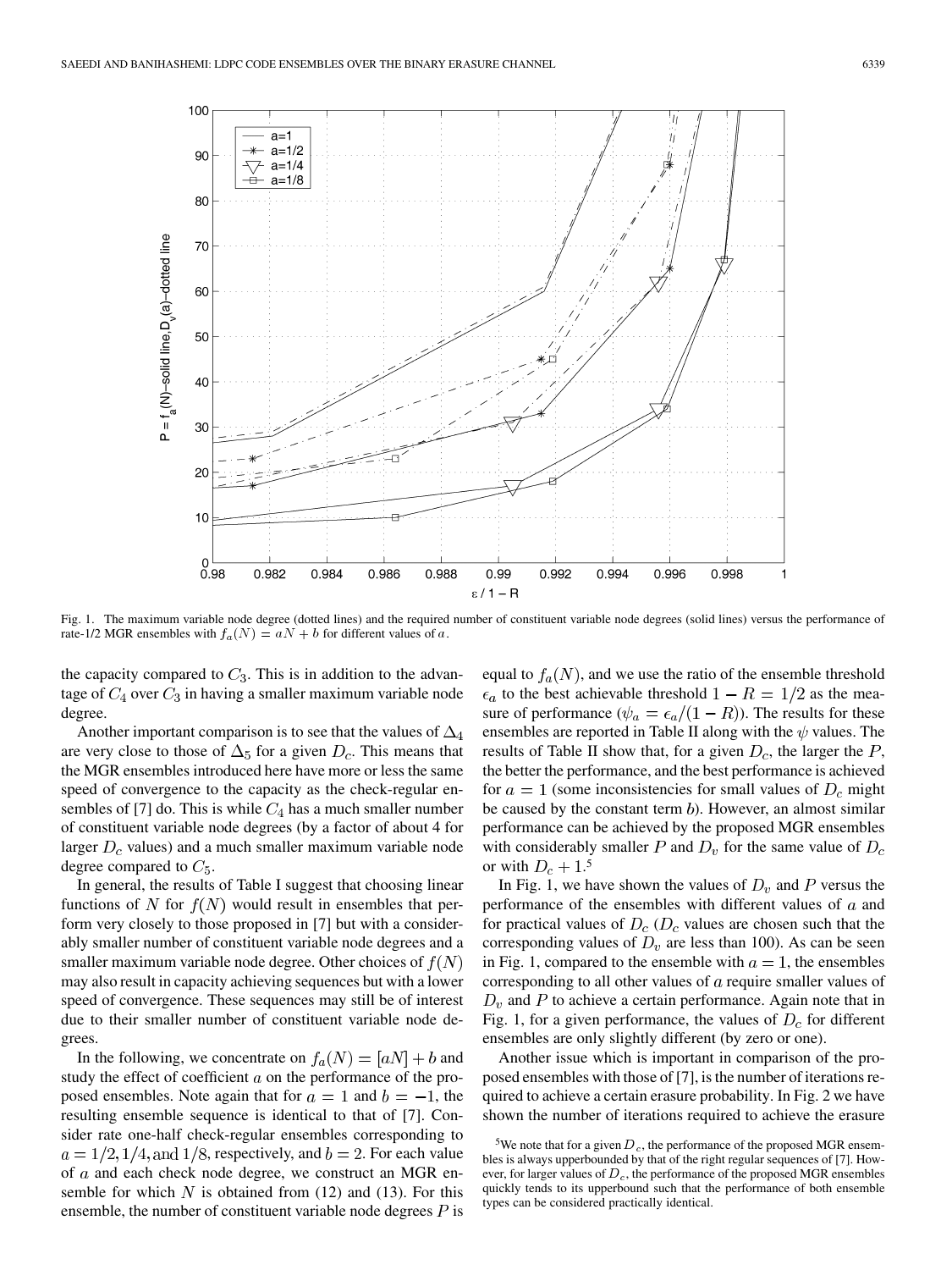

Fig. 2. The required number of iterations required to achieve the erasure rate of  $10^{-6}$  for different values of channel erasure probabilities for rate-1/2 ensembles (Full lines correspond to  $C_4$  and dashed lines correspond to  $C_5$ , for  $D_c = 9$ , the two curves fall on each other).

rate of  $10^{-6}$  for different values of channel erasure probabilities for rate-1/2 ensembles. The full curves correspond to MGR sequence  $C_4$  and the dashed curves correspond to Shokrollahi's sequence  $C_5$ . In general, the difference in the number of iterations is directly related to the gap between the ensemble threshold and the channel erasure probability. For larger values of  $D_c$ , where the threshold of the proposed ensembles and those of [7] are very close, the convergence speed to zero erasure probability with the increase in the number of iterations, is basically the same across the whole range of channel erasure probabilities. For lower values of  $D<sub>c</sub>$  however, where there is some nonnegligible gap between the two thresholds, although the number of iterations is very close for both cases, Shokrollahi's ensembles converge slightly faster. The difference is predictably more pronounced for larger channel erasure probabilities.

Related to results of Fig. 2, it is worthwhile to note that in [18], the authors have derived lower bounds on the number of iterations required for successfulmessage-passing decoding of LDPC codes over the BEC. These results indicate that if the fraction of degree-2 variable nodes does not vanish, then the number of iterations scales at least like the inverse of the gap to capacity.

It is worthwhile to note that the authors in [18] derive lower bounds on the number of iterations for LDPC, IRA, and ARA codes over the BEC in terms of their achievable gap to capacity. One of the results proved in [18] for the BEC, is that if the fraction of degree-2 variable nodes does not vanish, then the number of iterations grows at least like the reciprocal of the achievable gap to capacity under iterative message-passing decoding. This fact can be confirmed quantitatively by Fig. 2.

As we explained before, the proposed degree distributions have smaller maximum variable node degrees compared to those of [7] for a given check node degree distribution. Consequently, the convergence speed of the performance of finite-length codes from the proposed ensembles to the asymptotic results would be faster than that of [7]. This is a consequence of the well-known result that larger maximum variable node degrees imply slower convergence of the finite length performance to the asymptotic threshold [15] and presents yet another advantage of the proposed sequences. To verify this, we consider the two ensembles with  $D_c = 8$  within sequences of  $C_4$  and  $C_5$ , and call them  $E_1$ and  $E_2$ , respectively. Ensemble  $E_1$  has maximum variable node degree of 31 and threshold of 0.4953 which is slightly worse than 0.4958, the threshold of  $E_2$ . Ensemble  $E_2$  has maximum variable node degree of 61. In Fig. 3, we have presented the performances of codes with block length 10 000 from the two ensembles. We have set the maximum number of iterations to 200. Fig. 3 shows that the code from  $E_1$  outperforms the code from  $E_2$  despite  $E_1$  having a worse threshold. We expect that the gap in performance increases by increasing  $D<sub>c</sub>$  since this makes the threshold difference smaller and the difference between the maximum variable node degrees larger.

Although we proved our results on capacity achieving properties of constructed sequences for check-regular ensembles, the same principles can be applied to other check node degree distributions to construct GC, GR, MGC and MGR ensembles. In Table III, we have used check node degree distributions of Tornado sequences [7] and have constructed an MGR ensemble sequence  $C_T$  of rate one-half with  $f(N) = [a/4] + 2$ . Based on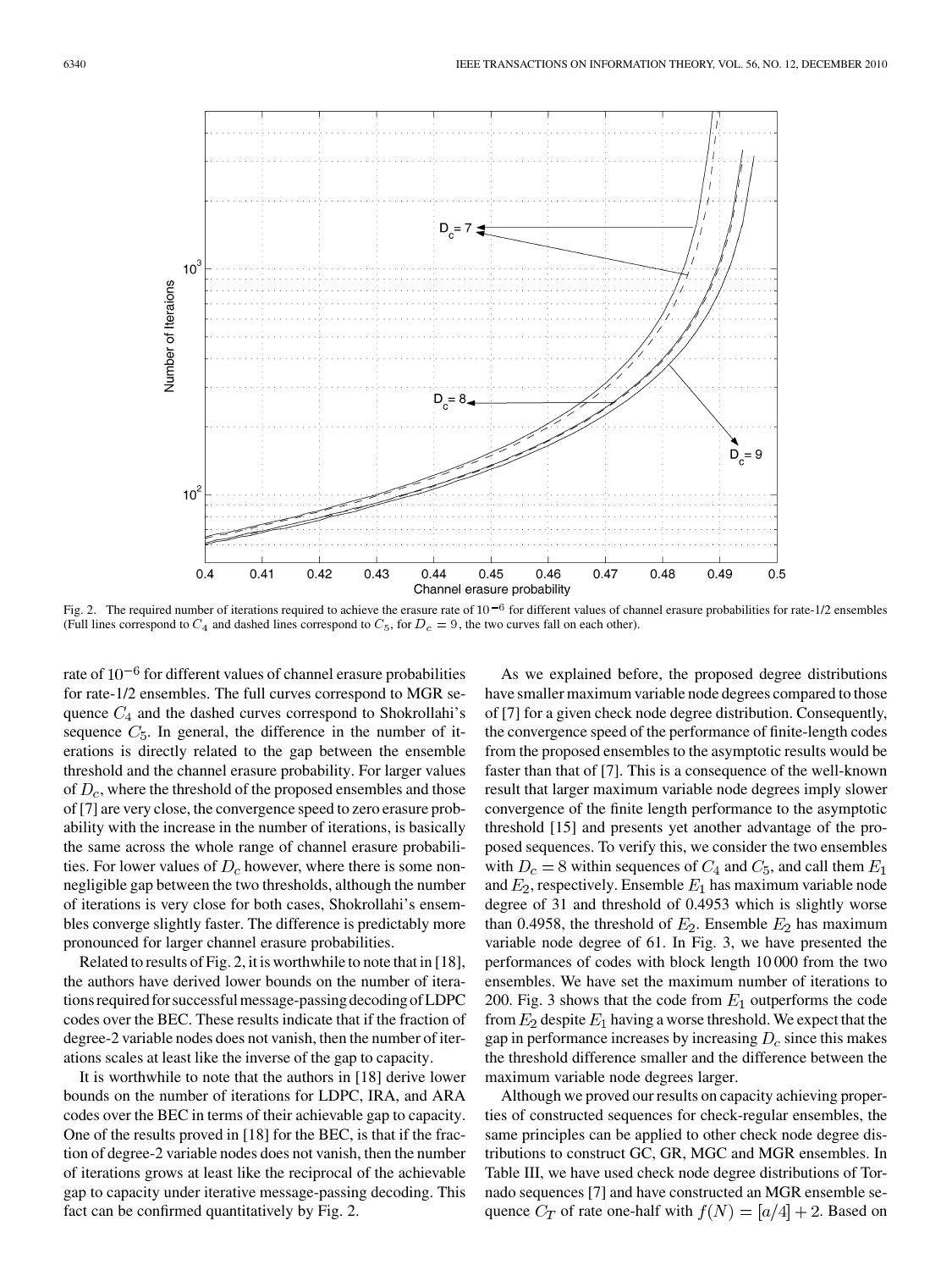

Fig. 3. Performance of codes of block 10 000 from ensembles  $E_1$  and  $E_2$ .

TABLE III VALUES OF  $D_v$ , N, S,  $\mu$  and  $\Delta$  for Rate-1/2 MGR Ensemble Sequence  $C_{T}$ , Based on the Tornado Sequences, for Different Values of  $\overline{d}_{c}$ 

| $d_c$ | $\Im_{C_T}$ | े।71  | $\mu_{C_T}$ | $\Delta_{C_T}$ | $N(D_v \text{ of } [7])$ | $D_v$ |
|-------|-------------|-------|-------------|----------------|--------------------------|-------|
| 5     | .2437       | .2098 | 2.454       | 7.8            |                          | 5     |
| 6     | .1350       | .1091 | 2.077       | 8.6            | 9                        |       |
| 7     | .0644       | .0610 | 1.769       | 8.2            | 16                       | 10    |
| 8     | .0393       | .0353 | 1.713       | 10.0           | 28                       | 16    |
| 9     | .0219       | .0208 | 1.632       | 11.2           | 47                       | 25    |
| 10    | .0129       | .0124 | 1.593       | 13.2           | 79                       | 40    |
| 11    | .0079       | .0074 | 1.573       | 16.1           | 133                      | 65    |
| 12    | .0046       | .0045 | 1.548       | 19.0           | 222                      | 107   |
| 13    | .0028       | .0027 | 1.534       | 23.0           | 368                      | 175   |
| 14    | .0017       | .0016 | 1.522       | 27.9           | 610                      | 289   |

the  $\Im$  values, the sequence seems to be capacity achieving. The sequence also seems to be asymptotically quasi-optimal as its  $\mu$  values do not increase as the average check node degree increases. The sequence, however, is not asymptotically optimal. The reason is that our proposed sequences can never perform better than those proposed in [7] for a given check node degree distribution. Since the Tornado sequences of [7] are not asymptotically optimal, we do not expect our sequences to be asymptotically optimal either. The comparison of  $\Im$  values between the proposed sequences and Tornado sequences of [7] indicates that roughly the same performance as in [7] can be achieved by the proposed ensembles with much smaller values of  $D_v$  and P. In particular,  $C_T$  has roughly one fourth of the number of constituent variable node degrees needed for the sequence of [7]. The maximum variable node degrees for  $C_T$  ensembles are also much smaller than the corresponding Tornado sequence of [7]. For example, for  $\overline{d}_c = 14$ , while  $D_v = 610$  for the ensemble in [7], it is only equal to 289 for  $C_T$ . The  $D_v$  values for  $C_T$  ensembles with different  $\overline{d}_c$  values are given in Table III.

#### VII. CONCLUSION

In this paper, we presented new sequences of LDPC code ensembles that can achieve the capacity of the BEC. Unlike the sequences proposed by Shokrollahi *et al.* [7], which have nonzero coefficients for each constituent variable node degree  $i \in [2, N]$ , where N is the maximum variable node degree, the new sequences have only nonzero coefficients for  $i \in [2, f(N)]$ and  $i = D_v \leq N$  (there are no variable nodes with degrees in the range  $[f(N) + 1, D_v - 1]$ ). In terms of performance, the proposed sequences perform similar to those of [7] with a smaller number of constituent variable node degrees and a smaller maximum variable node degree. We also proved that the proposed sequences are asymptotically quasi-optimal or optimal for proper choices of  $f(N)$ . In particular, asymptotic optimality was proved for a linear  $f(N)$ .

# APPENDIX A FRACTIONAL BINOMIAL COEFFICIENTS

Based on the properties of the Fractional Binomial Coefficients [6], we have the following relationships for  $0 < \alpha < 1$ :

$$
\sum_{i=1}^{N-1} \binom{\alpha}{i} (-1)^{i+1} = \sum_{i=2}^{N} \binom{\alpha}{i-1} (-1)^{i} = \sum_{i=2}^{N} T_i
$$

$$
\sum_{i=1}^{N-1} = 1 - \frac{N}{\alpha} \left| \binom{\alpha}{N} \right|.
$$
(A-1)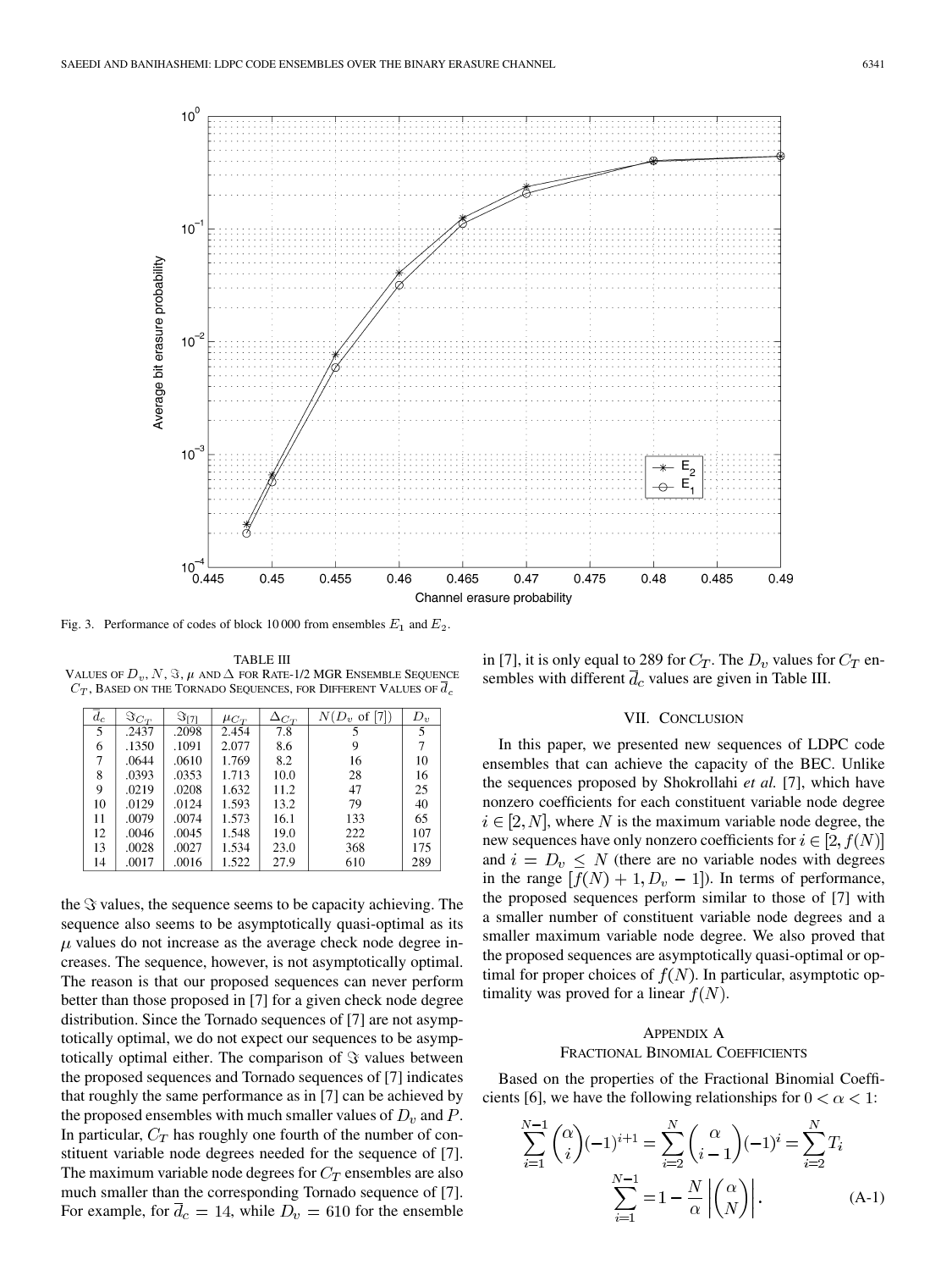$$
\sum_{i=1}^{N-1} {\alpha \choose i} \frac{(-1)^{i+1}}{i+1} = \sum_{i=2}^{N} {\alpha \choose i-1} \frac{(-1)^i}{i} = \sum_{i=2}^{N} \frac{T_i}{i}
$$

$$
= \frac{\alpha - |{\alpha \choose N}|}{\alpha + 1}.
$$
 (A-2)

Also from the proof of Proposition 1 of [6], we have

$$
\frac{\alpha}{N^{\alpha+1}} e^{\alpha(2-\gamma-1/2N)} (1-\alpha)^2 \leq \left| \binom{\alpha}{N} \right|
$$
  

$$
\leq \frac{\alpha}{N^{\alpha+1}} e^{\alpha(1-\gamma)} (1-\alpha)
$$
  
(A-3)

where  $\gamma = .577215...$  is the Euler constant. This is equivalent to

$$
\frac{\alpha}{N^{\alpha+1}} L(\alpha, N) \le \left| \binom{\alpha}{N} \right| \le \frac{\alpha}{N^{\alpha+1}} U(\alpha) \tag{A-4}
$$

where  $L(\alpha, N) = e^{\alpha(2-\gamma-1/2N)}(1-\alpha)^2$  and  $U(\alpha) = e^{\alpha(1-\gamma)} \times$  $(1-\alpha)$ .

Based on (A-2), it is easy to see that

$$
\alpha - \left| \binom{\alpha}{N} \right| > 0. \tag{A-5}
$$

# APPENDIX B LEMMAS 1–3 AND PROPOSITIONS 1–5 AND PROOFS THEOREMS 1 AND 2

*Lemma 1:* Consider a given check node degree distribution, a given channel parameter and a given set of constituent variable node degrees. Let  $C$  be a convergent code ensemble of rate  $R$  with variable node degree distribution . For given integer numbers  $a$  and  $b$  in ,  $a \neq b$ , we form a new ensemble  $C'$  with rate  $R'$  such that  $\lambda'_a = \lambda_a - k$ ,  $\lambda'_b = \lambda_b + k$  and  $\lambda'_i = \lambda_i$ , for  $i \neq a, b$  (k is chosen such that  $\lambda'_a > 0$  and  $\lambda'_b < 1$ ). We have:

1) If  $a > b$ , then  $R' > R$ .

2) If  $a < b$ , C' is convergent.

*Proof:* See [16].

*Proof of Theorem 1:* See the proofs of Theorems 1 and 2 in [16].

*Proof of Theorem 2:* See the proofs of Theorems 3, 4, and 5 in [16].

*Lemma 2:*

For GC and GR ensembles, if  $D<sub>c</sub>$  tends to infinity, the value of N in Theorems 1 and 2 also tends to infinity. Moreover,  $N$ tends to infinity much faster than  $D_c$  does. This is such that

$$
\lim_{D_c \to \infty} \frac{D_c}{N^{\beta}} = \lim_{\alpha \to 0} \frac{1}{\alpha N^{\beta}} = 0, \ \forall \beta > 0 \ (\alpha = \frac{1}{D_c - 1}).
$$

*Proof:* We first prove the lemma for GC ensembles. Based on (6), it is easy to see that  $T_2 \geq T_i$ ,  $2 \leq i \leq N$ . This combined with (9) results in  $NT_2 > \epsilon$ . Replacing  $T_2$  with its value  $\alpha$ , we then have

If  $D_c$  tends to infinity,  $\alpha$  tends to zero and N will tend to infinity. To prove  $\lim_{\alpha\to 0} \frac{1}{N\beta \alpha} = 0$ , we use (9) and (A-1) to obtain

$$
1 - \frac{N}{\alpha} \left| \binom{\alpha}{N} \right| > \epsilon.
$$

Based on the lower bound of (A-3), the above inequality results in  $1 - \frac{N}{\alpha} \frac{\alpha}{N^{\alpha+1}} e^{\alpha(2-\gamma-1/2N)} (1-\alpha)^2 > \epsilon$ , where  $\gamma$  is the Euler constant. Therefore

$$
\frac{1}{N^{\alpha}} < \frac{1 - \epsilon}{e^{\alpha(2 - \gamma - 1/2N)}(1 - \alpha)^2}
$$

Taking the power  $\beta/\alpha$  of both sides and then multiplying both sides by  $1/\alpha$ , we have

$$
\frac{1}{N^{\beta}\alpha} < \frac{1}{\alpha} \left( \frac{1 - \epsilon}{e^{\alpha(2 - \gamma - 1/2N)}(1 - \alpha)^2} \right)^{\beta/\alpha} . \tag{B-1}
$$

Taking the limit of the right hand side of (B-1) as  $\alpha$  tends to zero, we obtain

$$
\lim_{\alpha \to 0} \frac{1}{\alpha} \left( \frac{1 - \epsilon}{e^{\alpha (2 - \gamma - 1/2N)} (1 - \alpha)^2} \right)^{\beta/\alpha}
$$
  
= 
$$
\lim_{\alpha \to 0} e^{-\beta (2 - \gamma - 1/2N)} \lim_{\alpha \to 0} (1 - \alpha)^{-2\beta/\alpha} \lim_{\alpha \to 0} \frac{1}{\alpha} (1 - \epsilon)^{\beta/\alpha}
$$
  
= 0,

where the limit is derived based on the fact that the first two limits are finite and the third limit is zero. To show that the third limit is zero, we argue as follows. Let  $H(\alpha) = \frac{1}{\alpha}(1 - \epsilon)^{\beta/\alpha}$ . We then have

$$
\lim_{\alpha \to 0} \ln(H(\alpha)) = \lim_{\alpha \to 0} \frac{-\alpha \ln \alpha + \beta \ln(1 - \epsilon)}{\alpha}
$$

$$
= \lim_{\alpha \to 0} \frac{\beta \ln(1 - \epsilon)}{\alpha} = -\infty,
$$

where the second equality is based on  $\lim_{\alpha\to 0} \alpha \ln \alpha = 0$ , and the last one is based on  $0 < 1 - \epsilon < 1$  and  $\alpha > 0$ . The above limit implies  $\lim_{\alpha\to 0} H(\alpha) = 0$ . Based on (B-1), we therefore have

$$
\lim_{\alpha \to 0} \frac{1}{N^{\beta} \alpha} \le \lim_{\alpha \to 0} \frac{1}{\alpha} \left( \frac{1 - \epsilon}{e^{\alpha (2 - \gamma - 1/2N)} (1 - \alpha)^2} \right)^{\beta/\alpha} = 0.
$$

This completes the proof for GC ensembles.

For GR ensembles, based on (12), N must satisfy  $\overline{d}_v^{-1}$  > . Replacing  $i$  with  $N$  in the denominator of the terms , we obtain

$$
\overline{d}_v^{-1} > \frac{\sum_{i=2}^N T_i/N}{\sum_{i=2}^N T_i} = 1/N.
$$

By replacing  $\overline{d}_v^{-1}$  with  $\frac{1}{(1-R)(1+1/\alpha)}$  in this inequality, we have

$$
N > (1 - R)(1 + 1/\alpha).
$$
 (B-2)

If  $D_c$  tends to infinity,  $\alpha$  tends to zero and based on (B-2), N will tend to infinity. To prove that  $\lim_{\alpha\to 0} \frac{1}{N^{\beta}\alpha} = 0$ , we use  $(12)$  along with  $(A-1)$  and  $(A-2)$  to obtain

$$
\frac{\alpha/(\alpha+1)}{1-R} > \frac{\frac{\alpha-|{\alpha \choose N}}{\alpha+1}}{1-\frac{N}{\alpha}|{\alpha \choose N}|}
$$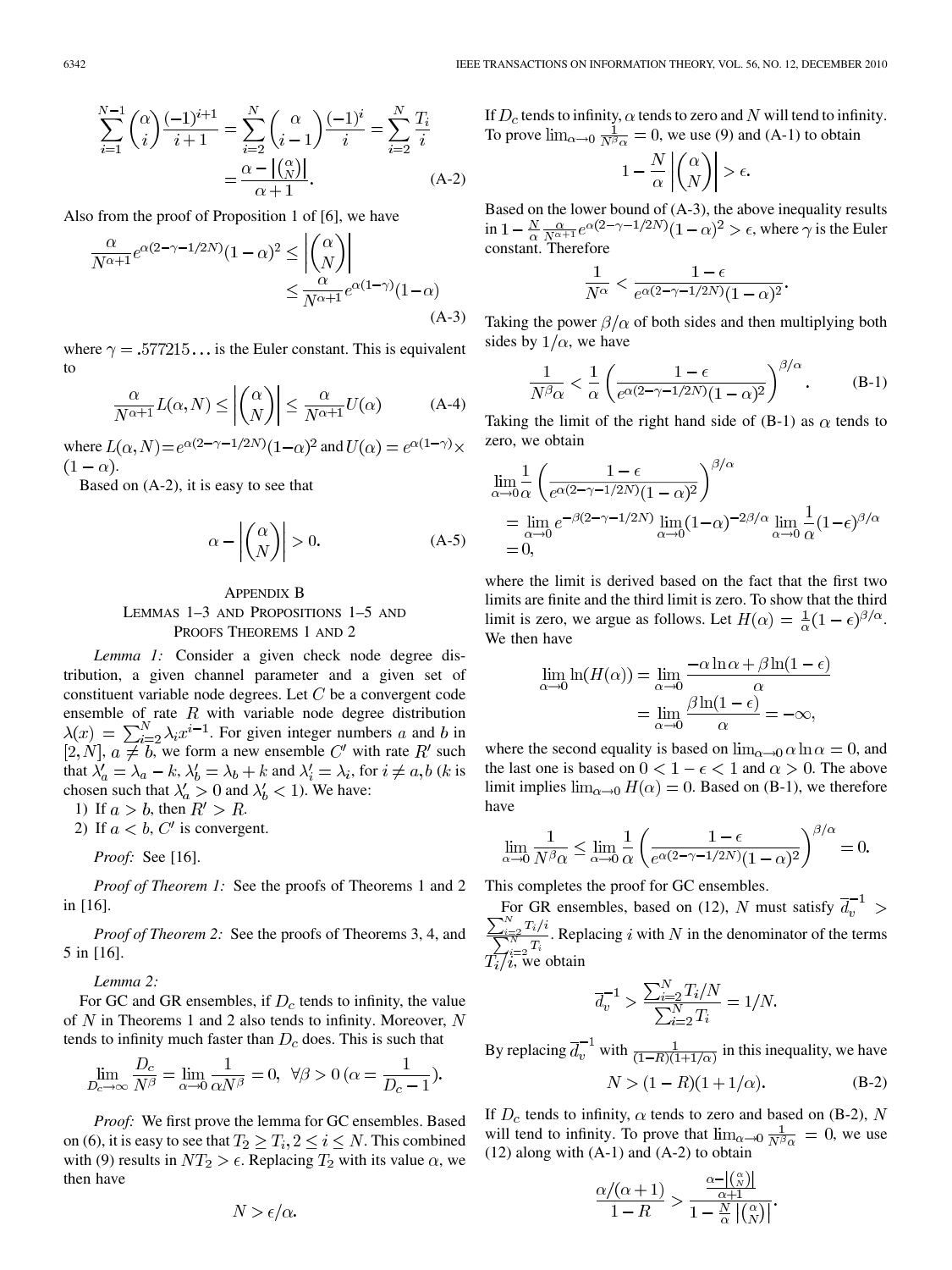By slight manipulation of this inequality, we have

$$
R > \frac{(N-1)\left|\binom{\alpha}{N}\right|}{\alpha - \left|\binom{\alpha}{N}\right|}.
$$

Considering that both sides of the inequality are positive based on (A-5), we take both sides to the power of  $-\beta/\alpha$ , and divide them by  $N^{\beta}$  to obtain

$$
\frac{R^{-\beta/\alpha}}{N^{\beta}} < \frac{1}{N^{\beta}} \left( \frac{\alpha - \left| \binom{\alpha}{N} \right|}{(N-1) \left| \binom{\alpha}{N} \right|} \right)^{\beta/\alpha}
$$

Using the lower bound of (A-4) in the numerator and the denominator, we have

$$
\frac{R^{-\beta/\alpha}}{N^{\beta}} < \frac{1}{N^{\beta}} \left( \frac{\alpha - \frac{\alpha}{N^{\alpha+1}} L(\alpha, N)}{(N-1) \frac{\alpha}{N^{\alpha+1}} L(\alpha, N)} \right)^{\beta/\alpha} = \frac{1}{N^{\beta}} \left( \frac{N^{\alpha+1} - L(\alpha, N)}{(N-1) L(\alpha, N)} \right)^{\beta/\alpha} . \quad (B-3)
$$

Rearranging the terms, dividing the sides by  $\alpha$  and replacing the value of  $L(\alpha, N)$  from Appendix A, we have

$$
\frac{1}{\alpha N^{\beta}} < \frac{R^{\beta/\alpha}}{\alpha N^{\beta}} \left( \frac{N^{\alpha+1} - e^{\alpha(2-\gamma-1/2N)} (1-\alpha)^2}{(N-1)e^{\alpha(2-\gamma-1/2N)} (1-\alpha)^2} \right)^{\beta/\alpha}.
$$

Using an argument similar to that of *GC* sequences, one can show that the limit of the right-hand side (RHS) of the above inequality is zero, and, thus

$$
\lim_{\alpha \to 0} \frac{1}{N^{\beta} \alpha} = 0.
$$

This completes the proof for GR sequences.

*Lemma 3:* For GC and GR ensemble sequences, the following relationship holds:

$$
\frac{(1 - \epsilon)(\alpha + 1)}{\alpha N} + \frac{L(\alpha, f(N))}{f(N)^{\alpha + 1}} - \frac{\alpha + 1}{\alpha N} \frac{U(\alpha)}{f(N)^{\alpha}}
$$

$$
\leq 1 - \frac{\epsilon}{1 - R} \leq
$$

$$
\frac{(1 - \epsilon)(\alpha + 1)}{\alpha N} + \frac{U(\alpha)}{f(N)^{\alpha + 1}} - \frac{\alpha + 1}{\alpha N} \frac{L(\alpha, f(N))}{f(N)^{\alpha}}
$$

where  $\epsilon$  and R should be interpreted as  $\epsilon_n$  and  $R_n$  and for GR and GC sequences, respectively, and  $L(\alpha, N)$  =  $e^{\alpha(2-\gamma-1/2N)}(1-\alpha)^2$  and  $U(\alpha) = e^{\alpha(1-\gamma)}(1-\alpha)$ , as also defined in Appendix A.

*Proof:* For both GC and GR sequences, we have

$$
\lambda_N = 1 - \frac{1}{\epsilon} \sum_{i=2}^{f(N)} T_i = 1 - \frac{1}{\epsilon} \left[ 1 - \frac{f(N)}{\alpha} \left| \begin{pmatrix} \alpha \\ f(N) \end{pmatrix} \right| \right]
$$

where for the second equality, (A-1) is used. Inserting the above equation for  $\lambda_N$  into (14), which also applies to both GR and GC sequences, and replacing  $\left| \binom{\alpha}{f(N)} \right|$  with its upper and lower bounds, we obtain

$$
\frac{(1-\epsilon)(\alpha+1)}{\alpha N} + \frac{L(\alpha, f(N))}{f(N)^{\alpha+1}} - \frac{\alpha+1}{\alpha N} \frac{U(\alpha)}{f(N)^{\alpha}}
$$

$$
\leq 1 - \frac{\epsilon}{1-R} \leq
$$

$$
\frac{(1-\epsilon)(\alpha+1)}{\alpha N} + \frac{U(\alpha)}{f(N)^{\alpha+1}} - \frac{\alpha+1}{\alpha N} \frac{L(\alpha, f(N))}{f(N)^{\alpha}}.
$$
 (B-4)

*Proposition 1:* Consider check-regular GC and GR ensemble sequences for which the values of  $N$  are computed based on the equation pairs (9), (10), and (12), (13), respectively. For the GC ensemble sequence with the channel parameter  $\epsilon$ , we have

$$
\lim_{\alpha \to 0} \frac{(1 - \epsilon)^{-1/\alpha}}{N} = e^{\gamma}
$$
  
and  

$$
\lim_{\alpha \to 0} \frac{1}{N^{\alpha}} = 1 - \epsilon
$$

where  $\gamma$  is the Euler constant, and for the GR ensemble sequence with rate  $R$ , we have

$$
\lim_{\alpha \to 0} \frac{R^{-1/\alpha}}{N} = e^{\gamma}
$$

$$
\lim_{\alpha \to 0} \frac{1}{N^{\alpha}} = R.
$$

*Proof:* For GC sequences, using (9), (A-1) and (A-4), we

 $T$  (  $\bar{r}$   $\bar{r}$ )

$$
\frac{L(\alpha, N)}{N^{\alpha}} < 1 - \epsilon
$$

Moreover, using  $(10)$ ,  $(A-1)$  and  $(A-4)$ , we can see that

$$
1 - \epsilon \le \frac{L(\alpha)}{(N-1)^{\alpha}}.
$$

Putting the two bounds together, taking all terms to the power of  $-1/\alpha$ , and dividing them by N, we obtain

$$
L(\alpha, N)^{-1/\alpha} > \frac{(1 - \epsilon)^{-1/\alpha}}{N} \ge U(\alpha)^{-1/\alpha} \frac{N - 1}{N}.
$$
 (B-5)

Replacing the values of  $L(\alpha, N)$  and  $U(\alpha)$  from Appendix A in (B-5) and slightly manipulating the inequality, we obtain

$$
e^{-2+\gamma+1/2N}(1-\alpha)^{-2/\alpha} > \frac{(1-\epsilon)^{-1/\alpha}}{N} \ge e^{-1+\gamma}(1-\alpha)^{-1/\alpha}\frac{N-1}{N}.
$$

For the upper bound, we have

$$
\lim_{\alpha \to 0} e^{-2 + \gamma + 1/2N} (1 - \alpha)^{-2/\alpha} = e^{-2 + \gamma} \lim_{\alpha \to 0} (1 - \alpha)^{-2/\alpha} = e^{\gamma},
$$
(B-6)

 $\blacksquare$ 

and

have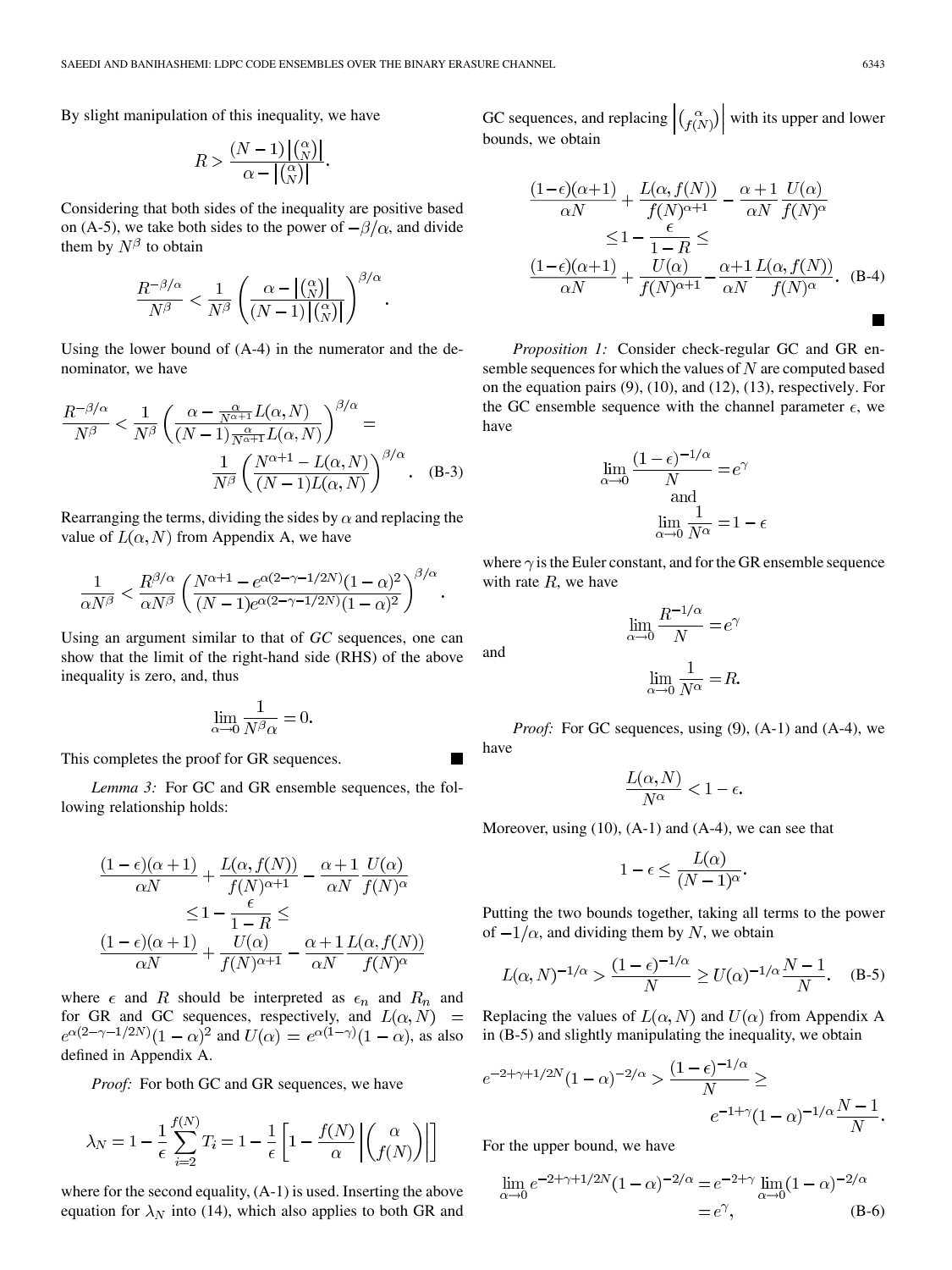and for the lower bound, we have

$$
\lim_{\alpha \to 0} e^{-1+\gamma} (1-\alpha)^{-1/\alpha} \frac{N-1}{N} = e^{-1+\gamma} \lim_{\alpha \to 0} (1-\alpha)^{-1/\alpha} = e^{\gamma},
$$
 (B-7)

where in both cases, we have used the relationship  $\lim_{\alpha \to 0} (1 (\alpha)^{-c/\alpha} = e^c$ , where c is a constant with respect to  $\alpha$ . From (B-6) and (B-7), we conclude that

$$
\lim_{\alpha \to 0} \frac{(1 - \epsilon)^{-1/\alpha}}{N} = e^{\gamma}.
$$

Also note the following.<br>  $\lim_{\alpha \to 0} \frac{(1-\epsilon)^{-1}}{N^{\alpha}} = \lim_{\alpha \to 0} \left( \frac{(1-\epsilon)^{-1/\alpha}}{N} \right)^{\alpha} = \lim_{\alpha \to 0} (e^{\gamma})^{\alpha} =$ . Therefore

$$
\lim_{\alpha \to 0} \frac{1}{N^{\alpha}} = 1 - \epsilon.
$$

This completes the proof for GC sequences.

For GR sequences, starting from (B-3) and setting  $\beta = 1$ , we have

$$
\frac{R^{-1/\alpha}}{N} < \frac{1}{N} \left( \frac{N^{\alpha+1} - L(\alpha, N)}{(N-1)L(\alpha, N)} \right)^{1/\alpha}
$$

With a similar argument to the one that led to  $(B-3)$ , and using  $(A-1)$ ,  $(A-2)$ , and  $(13)$ , we can see that

$$
\frac{R^{-1/\alpha}}{N} \ge \frac{1}{N} \left( \frac{(N-1)^{\alpha+1} - U(\alpha)}{(N-2)U(\alpha)} \right)^{1/\alpha}.
$$

Putting the bounds together, replacing the values of  $L(\alpha, N)$ and  $U(\alpha)$  from Appendix A, and taking the limit of both bounds as  $\alpha$  tends to zero, we can see that both limits have the same value equal to  $e^{\gamma}$ . We thus have

$$
\lim_{\alpha \to 0} \frac{R^{-1/\alpha}}{N} = e^{\gamma}.
$$

Also note that . Therefore

$$
\lim_{\alpha \to 0} \frac{1}{N^{\alpha}} = R.
$$

This completes the proof for GR sequences.

*Proposition 2:* Consider GC and GR ensemble sequences for which the values of  $N$  are computed based on the equation pairs (9), (10), and (12), (13), respectively. If function  $f(N)$ is also chosen such that  $\lim_{\alpha \to 0} f(N)^{\alpha} = M$ , where for GC ensembles  $1 < M < 1/(1 - \epsilon)$ , and for GR ensembles  $1 <$  $M < 1/R$ , we have

$$
\lim_{\alpha \to 0} L(\alpha, f(N)) - \frac{f(N)}{N\alpha}(\alpha + 1)(U(\alpha) - (1 - \epsilon)f(N)^{\alpha}) =
$$
  

$$
\lim_{\alpha \to 0} U(\alpha) - \frac{f(N)}{N\alpha}(\alpha + 1)(L(\alpha, f(N)) - (1 - \epsilon)f(N)^{\alpha}) = 1
$$

where  $\epsilon$  should be interpreted as  $\epsilon_n$  for GR sequences.

*Proof:* We only state the proof for GC ensembles. The proof for GR ensembles is similar. From the proposition assumption, we have  $\lim_{\alpha\to 0} f(N)^{\alpha} = M < 1/(1-\epsilon)$ . From Proposition 1, we have  $\lim_{\alpha\to 0} N^{\alpha} = \frac{1}{1-\epsilon}$ . By dividing the sides of these two equalities, we obtain

$$
\lim_{\alpha \to 0} \frac{f(N)^{\alpha}}{N^{\alpha}} = \lim_{\alpha \to 0} \left(\frac{f(N)}{N}\right)^{\alpha} = M(1 - \epsilon)
$$

where  $M(1 - \epsilon) < 1$ . Now based on the definition of the limit

$$
\forall \eta > 0, \exists \delta > 0, \text{ such that if } |\alpha| < \delta, \text{ then :}
$$
\n
$$
M(1 - \epsilon) - \eta < \left(\frac{f(N)}{N}\right)^{\alpha} < M(1 - \epsilon) + \eta.
$$

Bearing in mind that  $0 < M(1 - \epsilon) < 1$ , we choose  $\eta$  such that  $p = M(1 - \epsilon) + \eta < 1$ , and  $q = M(1 - \epsilon) - \eta > 0$ . We thus have

$$
0 < q < \left(\frac{f(N)}{N}\right)^{\alpha} < p < 1,
$$
  
and  

$$
\frac{q^{1/\alpha}}{\alpha} < \frac{f(N)}{\alpha N} < \frac{p^{1/\alpha}}{\alpha}.
$$

Taking the limits of all terms as  $\alpha \to 0$ , we have

$$
\lim_{\alpha \to 0} \frac{q^{1/\alpha}}{\alpha} \le \lim_{\alpha \to 0} \frac{f(N)}{\alpha N} \le \lim_{\alpha \to 0} \frac{p^{1/\alpha}}{\alpha}
$$

Since constants  $p$  and  $q$  are smaller than 1, and using an argument similar to the one in the proof of Lemma 2  $(\lim_{\alpha\to 0} H(\alpha) = 0)$ , the limits of the upper and the lower bounds are zero, and thus

$$
\lim_{\alpha \to 0} \frac{f(N)}{\alpha N} = 0.
$$
 (B-8)

Using the assumption  $\lim_{\alpha\to 0} f(N)^{\alpha} = M$ , it can be simply shown that

$$
\lim_{\alpha \to 0} (\alpha + 1)(L(\alpha, f(N)) - (1 - \epsilon)f(N)^{\alpha}) = 1 - (1 - \epsilon)M.
$$

Using (B-8), we obtain

$$
\lim_{\alpha \to 0} \frac{f(N)}{\alpha N} (\alpha + 1) (L(\alpha, f(N)) - (1 - \epsilon) f(N)^{\alpha}) = 0.
$$

Therefore

$$
\lim_{\alpha \to 0} U(\alpha) - \frac{f(N)}{\alpha N} (\alpha + 1) (L(\alpha, f(N)) - (1 - \epsilon) f(N)^{\alpha}) = 1.
$$

It can be similarly proven that

$$
\lim_{\alpha \to 0} L(\alpha, f(N)) - \frac{f(N)}{\alpha N} (\alpha + 1)(U(\alpha) - (1 - \epsilon)f(N)^{\alpha}) = 1.
$$

This completes the proof of the proposition.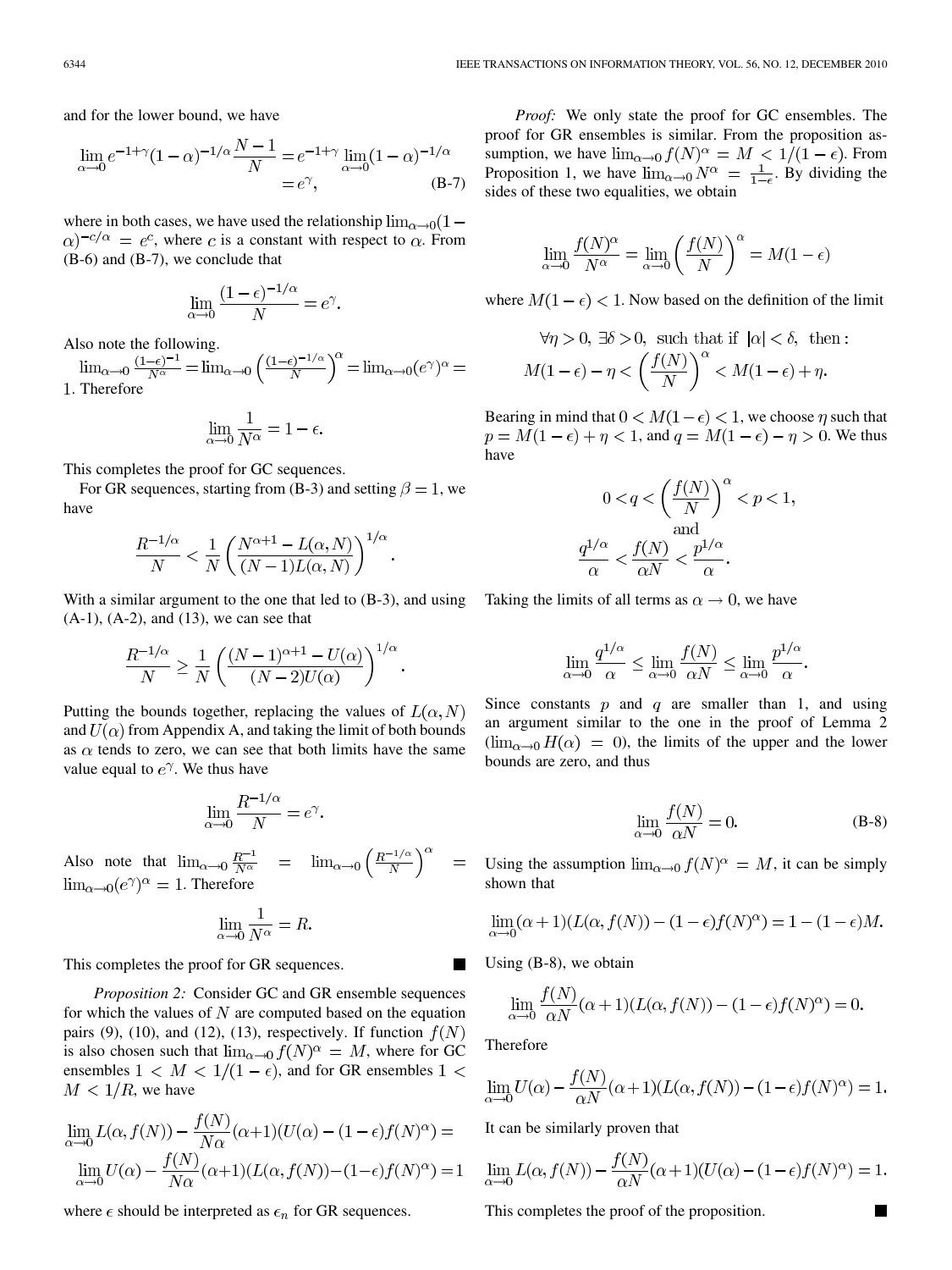*Proposition 3:* If function  $f(N)$  satisfies  $\lim_{\alpha \to 0} \frac{f(N)}{N}$  = K, where  $K > 0$ , then for GC ensembles

$$
\lim_{\alpha \to 0} \frac{1}{\alpha} \left( \frac{L(\alpha, f(N))}{f(N)^{\alpha}} - (1 - \epsilon) \right) =
$$
  

$$
\lim_{\alpha \to 0} \frac{1}{\alpha} \left( \frac{U(\alpha)}{f(N)^{\alpha}} - (1 - \epsilon) \right) = (1 - \epsilon) \ln(1/K)
$$

and for GR ensembles

$$
\lim_{\alpha \to 0} \frac{1}{\alpha} \left( \frac{L(\alpha, f(N))}{f(N)^{\alpha}} - R \right) = \lim_{\alpha \to 0} \frac{1}{\alpha} \left( \frac{U(\alpha)}{f(N)^{\alpha}} - R \right)
$$

$$
= R \ln(1/K).
$$

*Proof:* We first consider GC sequences. From  $\lim_{\alpha \to 0} \frac{f(N)}{N} = K$ , or equivalently  $\lim_{\alpha \to 0} \frac{N}{f(N)} = \frac{1}{K}$ , we have

$$
\forall \eta > 0, \exists \delta > 0 : |\alpha| < \delta \Rightarrow \left| \frac{N}{f(N)} - \frac{1}{K} \right| < \eta.
$$

Therefore, for  $|\alpha| < \delta$ ,

$$
(1/K - \eta)/N < 1/f(N) < (1/K + \eta)/N.
$$

We now take all terms to the power of  $\alpha$ , and multiply them by  $L(\alpha, f(N))$ , to obtain

$$
(1/K - \eta)^{\alpha} (L(\alpha, f(N))/N^{\alpha}) < L(\alpha, f(N))/f(N)^{\alpha} < (1/K + \eta)^{\alpha} (L(\alpha, f(N))/N^{\alpha}).
$$

By slightly modifying the lower bound, we obtain

$$
(1/K - \eta)^{\alpha}(U(\alpha)/N^{\alpha})(L(\alpha, f(N))/U(\alpha))
$$
  

$$
< L(\alpha, f(N))/f(N)^{\alpha} <
$$
  

$$
(1/K + \eta)^{\alpha}(L(\alpha, f(N))/N^{\alpha}).
$$

From (B-5), we have  $\frac{L(\alpha, N)}{N\alpha} < 1 - \epsilon \leq \frac{U(\alpha)}{(N-1)\alpha}$ . This is equivalent to  $1-\epsilon \leq \frac{U(\alpha)}{(N-1)\alpha}$  and  $\frac{L(\alpha, f(N))}{N\alpha} < (1-\epsilon)e^{(\alpha(\frac{1}{2N}-\frac{1}{2f(N)}))}$ . We therefore conclude that

$$
(L(\alpha, f(N))/U(\alpha))(1/K - \eta)^{\alpha}(1 - \epsilon)\left(\frac{N-1}{N}\right)^{\alpha}
$$

$$
\langle L(\alpha, f(N))/f(N)^{\alpha} \langle (1/K + \eta)^{\alpha}(1 - \epsilon)e^{\alpha(\frac{1}{2N} - \frac{1}{2f(N)})},
$$

or equivalently

$$
e^{\alpha(1-1/(2f(N)))}(1-\alpha)e^{\alpha \ln(1/K-\eta)}(1-\epsilon)e^{\alpha \ln((N-1)/N)} L(\alpha, f(N))/f(N)^{\alpha} < e^{\alpha \ln(1/K+\eta)}(1-\epsilon)e^{\alpha(\frac{1}{2N}-\frac{1}{2f(N)})}.
$$

Subtracting  $1 - \epsilon$ , and dividing all terms by  $\alpha$ , we obtain

$$
\label{eq:20} \begin{split} &\frac{e^{\alpha(1-1/(2f(N)))}(1-\alpha)e^{\alpha\ln(1/k-\eta)}e^{\alpha\ln((N-1)/N)}-1}{\alpha}\\ &\times(1-\epsilon){<\frac{1}{\alpha}\left(\frac{L(\alpha,f(N))}{f(N)^{\alpha}}-(1-\epsilon)\right)}{<}\\ &\frac{e^{\alpha\ln(1/K+\eta)}e^{\alpha(\frac{1}{2N}-\frac{1}{2f(N)})}-1}{\alpha}(1-\epsilon). \end{split}
$$

and thus

$$
\frac{e^{\alpha(1-1/(2f(N)))+\alpha\ln(1/K-\eta)+\alpha\ln((N-1)/N)}(1-\alpha)-1}{\alpha}
$$

$$
\times (1-\epsilon) < \frac{1}{\alpha} \left(\frac{L(\alpha, f(N))}{f(N)^{\alpha}} - (1-\epsilon)\right) < \frac{e^{\alpha\ln(1/K+\eta)+\alpha(\frac{1}{2N}-\frac{1}{2f(N)})}-1}{\alpha}(1-\epsilon).
$$

It is a straight forward exercise to see that the limit of both the upper and the lower bounds is  $(1 - \epsilon) \ln(1/K)$  as  $\alpha$  tends to zero. This implies that

$$
\lim_{\alpha \to 0} \frac{1}{\alpha} \left( \frac{L(\alpha, f(N))}{f(N)^{\alpha}} - (1 - \epsilon) \right) = (1 - \epsilon) \ln(1/K).
$$

Similarly, one can see that

$$
\lim_{\alpha \to 0} \frac{1}{\alpha} \left( \frac{U(\alpha)}{f(N)^{\alpha}} - (1 - \epsilon) \right) = (1 - \epsilon) \ln(1/K).
$$

This completes the proof for GC sequences.

The approach for GR sequences is similar and thus omitted.  $\blacksquare$ 

*Proposition 4:* If function  $f(N)$  satisfies , where  $K > 0$ , then for GC ensembles,  $e^{\gamma}/K$ , and for GR ensembles,  $\lim_{\alpha\to 0} \frac{R^{-1/\alpha}}{f(N)} = e^{\gamma}/K$ , where  $\gamma$  is the Euler constant.

*Proof:* For GR ensembles, we have

$$
\lim_{\alpha \to 0} \frac{R^{-1/\alpha}}{f(N)} = \lim_{\alpha \to 0} \frac{R^{-1/\alpha}}{N} \frac{N}{f(N)} =
$$

$$
\lim_{\alpha \to 0} \frac{R^{-1/\alpha}}{N} \lim_{\alpha \to 0} \frac{N}{f(N)} = \frac{e^{\gamma}}{K},
$$

where the last equality follows from Proposition 1 and the assumption of Proposition 4.

The proof for GC ensembles is similar.

*Proposition 5:* For GC and GR ensemble sequences, if , then  $\lim_{\alpha\to 0} f(N)^{\alpha} = 1/(1 - \epsilon)$  and , for GC and GR ensemble sequences, respectively.

*Proof:* The proof follows from Proposition 1, i.e., for GC and GR ensembles, we have  $\lim_{\alpha\to 0} \frac{1}{N^{\alpha}} = 1 - \epsilon$  and , respectively, and that by the assumption, we have  $\lim_{\alpha \to 0} \frac{f(N)^{-\alpha}}{N^{\alpha}} = \lim_{\alpha \to 0} \left( \frac{f(N)}{N} \right) = 1.$ 

## ACKNOWLEDGMENT

The authors would like to thank the anonymous reviewers for their helpful comments which improved the presentation of this paper.

#### **REFERENCES**

[1] M. G. Luby, M. Mitzenmacher, M. A. Shokrollahi, and D. A. Spielman, "Efficient erasure correcting codes," *IEEE Trans. Inf. Theory*, vol. 47, pp. 596–584, Feb. 2001.

П